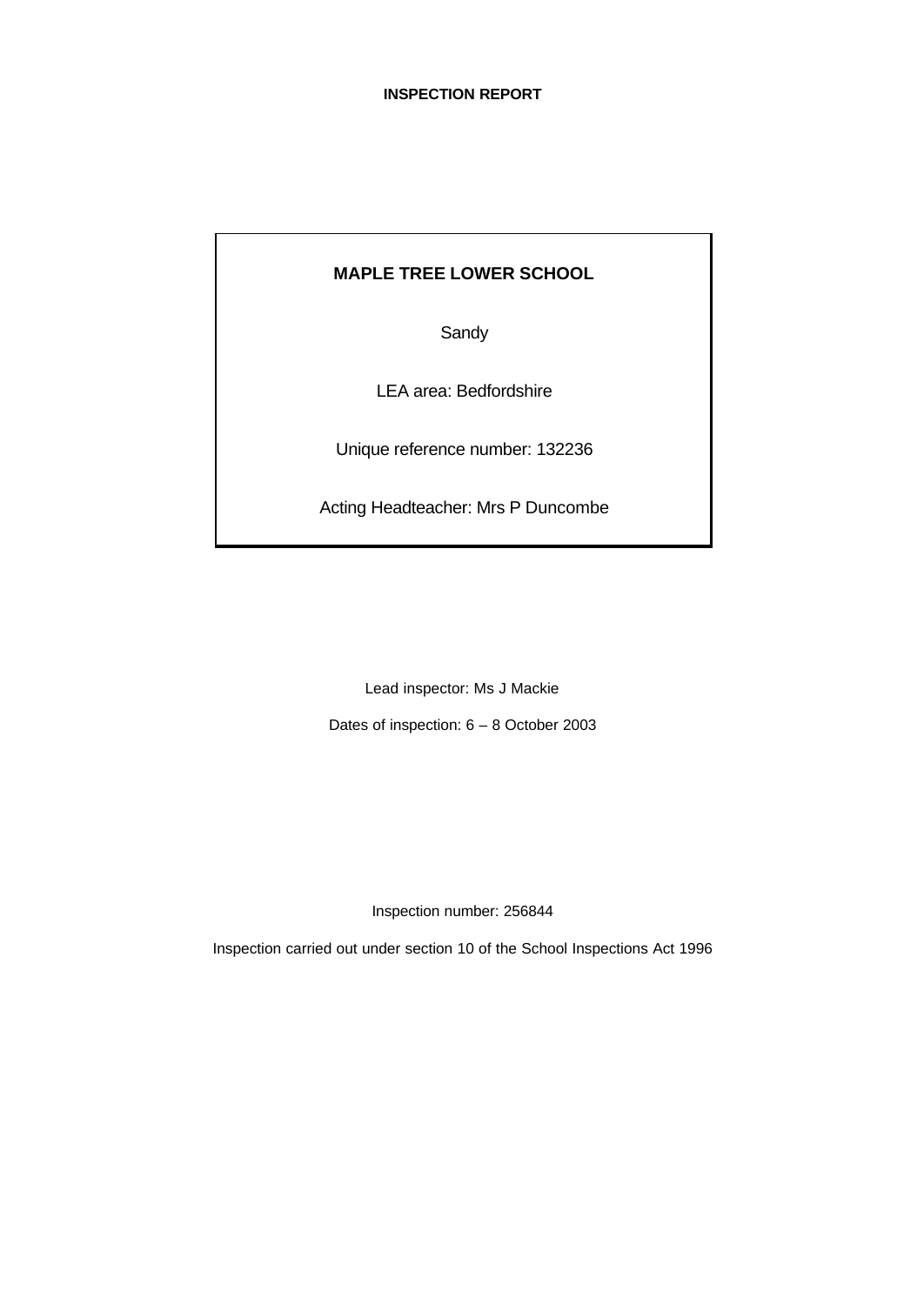#### © Crown copyright 2003

This report may be reproduced in whole or in part for non-commercial educational purposes, provided that all extracts quoted are reproduced verbatim without adaptation and on condition that the source and date thereof are stated.

Further copies of this report are obtainable from the school. Under the School Inspections Act 1996, the school must provide a copy of this report and/or its summary free of charge to certain categories of people. A charge not exceeding the full cost of reproduction may be made for any other copies supplied.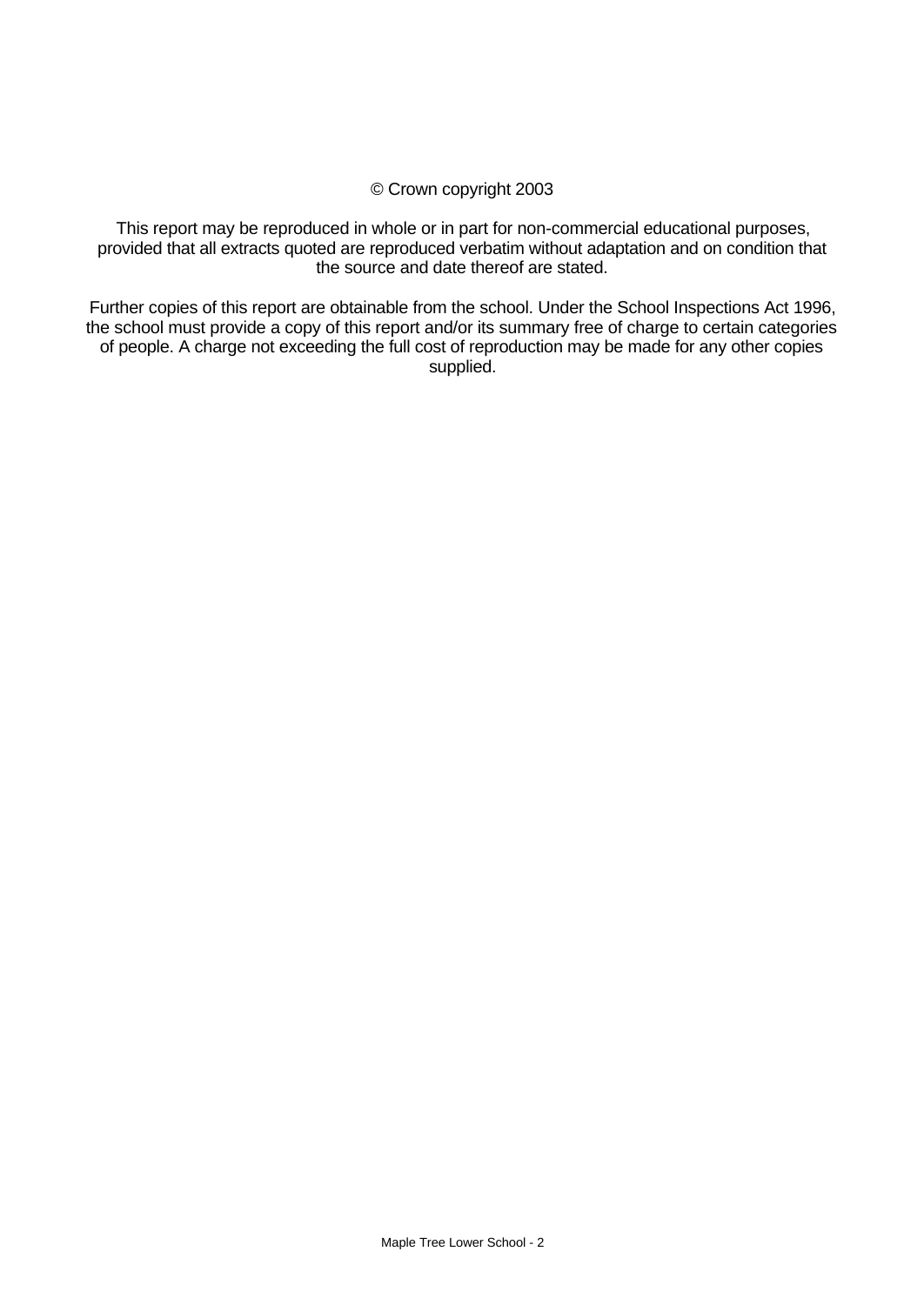# **INFORMATION ABOUT THE SCHOOL**

| Type of school:              | Primary                                |
|------------------------------|----------------------------------------|
| School category:             | Community                              |
| Age range of pupils:         | $3 - 9$                                |
| Gender of pupils:            | Mixed                                  |
| Number on roll:              | 209                                    |
| School address:              | Hawk Drive<br>Sandy                    |
| Postcode:                    | <b>Bedfordshire</b><br><b>SG19 2WA</b> |
| Telephone number:            | 01767 699806                           |
| Fax number:                  | 01767699804                            |
| Appropriate authority:       | Governing Body                         |
| Name of chair of governors:  | Mr Nigel Aldis                         |
| Date of previous inspection: | Not applicable                         |

# **CHARACTERISTICS OF THE SCHOOL**

Maple Tree is a new school, which opened in September 2000 and serves a new estate of privately owned housing on the northern edge of Sandy. The school has a nursery and two reception classes plus three mixed Year 1 and Year 2 classes and two mixed Year 3 and Year 4 classes. The pupils are predominantly of white-British heritage. Only a very small proportion of pupils is eligible for free school meals. The attainment of pupils on entry to the school is average. Socio-economic circumstances are generally favourable. The proportion of pupils with special educational needs is well below the national average. There is a high level of mobility with families moving into and out of the new estate quite frequently. Since its opening, the school has successfully achieved Investors in People status and has been awarded the Basic Skills Agency Quality Mark for literacy and numeracy provision.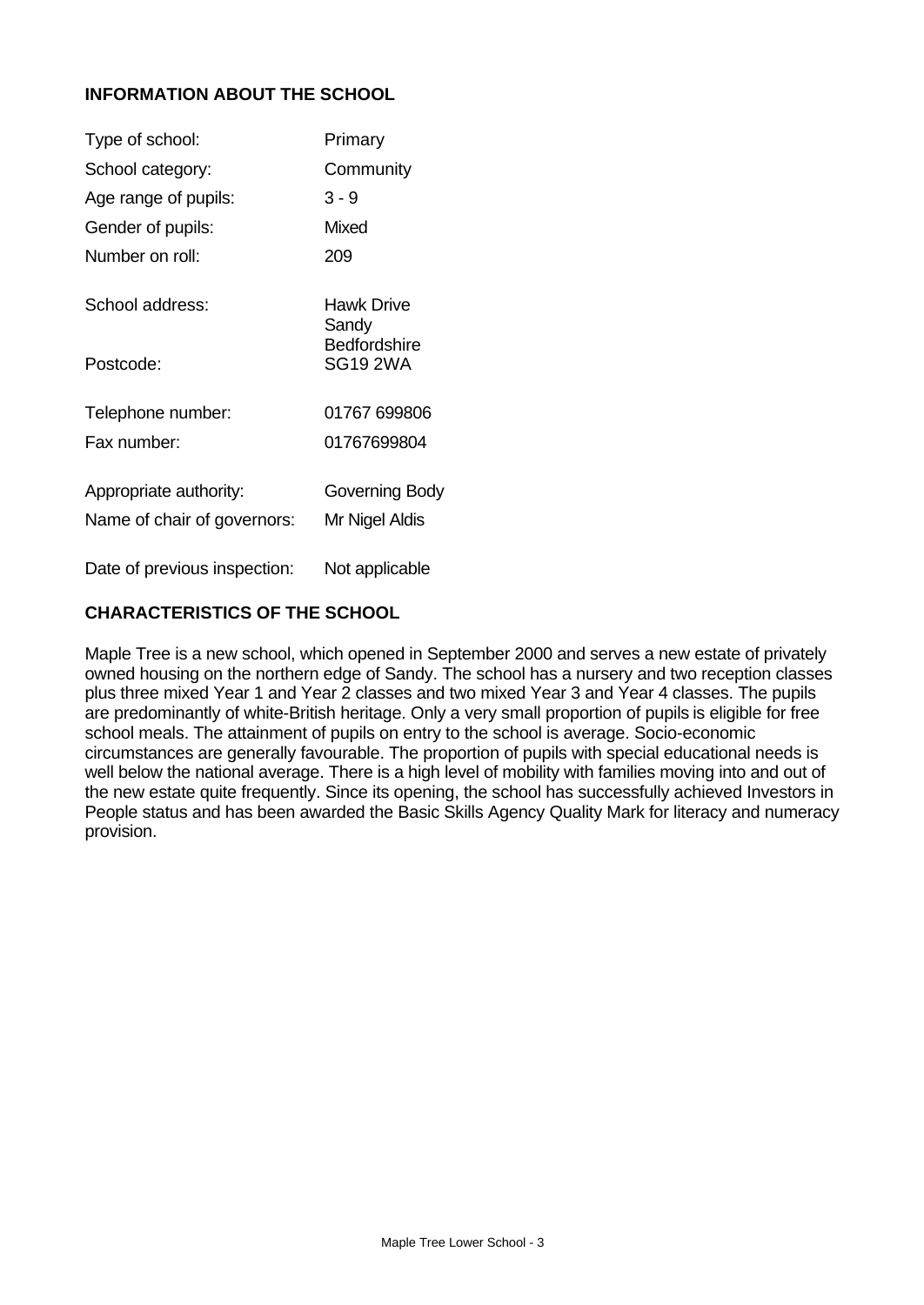# **INFORMATION ABOUT THE INSPECTION TEAM**

|       | Members of the inspection team | <b>Subject responsibilities</b> |                                                                                |
|-------|--------------------------------|---------------------------------|--------------------------------------------------------------------------------|
| 7871  | Jean Mackie                    | Lead inspector                  | Science, information and<br>communication technology, design<br>and technology |
| 9958  | Tim Page                       | Lay inspector                   |                                                                                |
| 5986  | Terri Boohan                   | Team inspector                  | Foundation Stage, English, history,<br>geography, religious education          |
| 19897 | <b>Arthur Evans</b>            | Team inspector                  | Mathematics, art, music, physical<br>education, special educational<br>needs.  |

The inspection contractor was:

PBM Brookbridge & Bedford 13A Market Place **Uttoxeter Staffordshire** ST14 8HY

Any concerns or complaints about the inspection or the report should be made initially to the inspection contractor. The procedures are set out in the leaflet *'Complaining about Ofsted Inspections'*, which is available from Ofsted Publications Centre (telephone 07002 637833) or Ofsted's website (www.oftsed.gov.uk).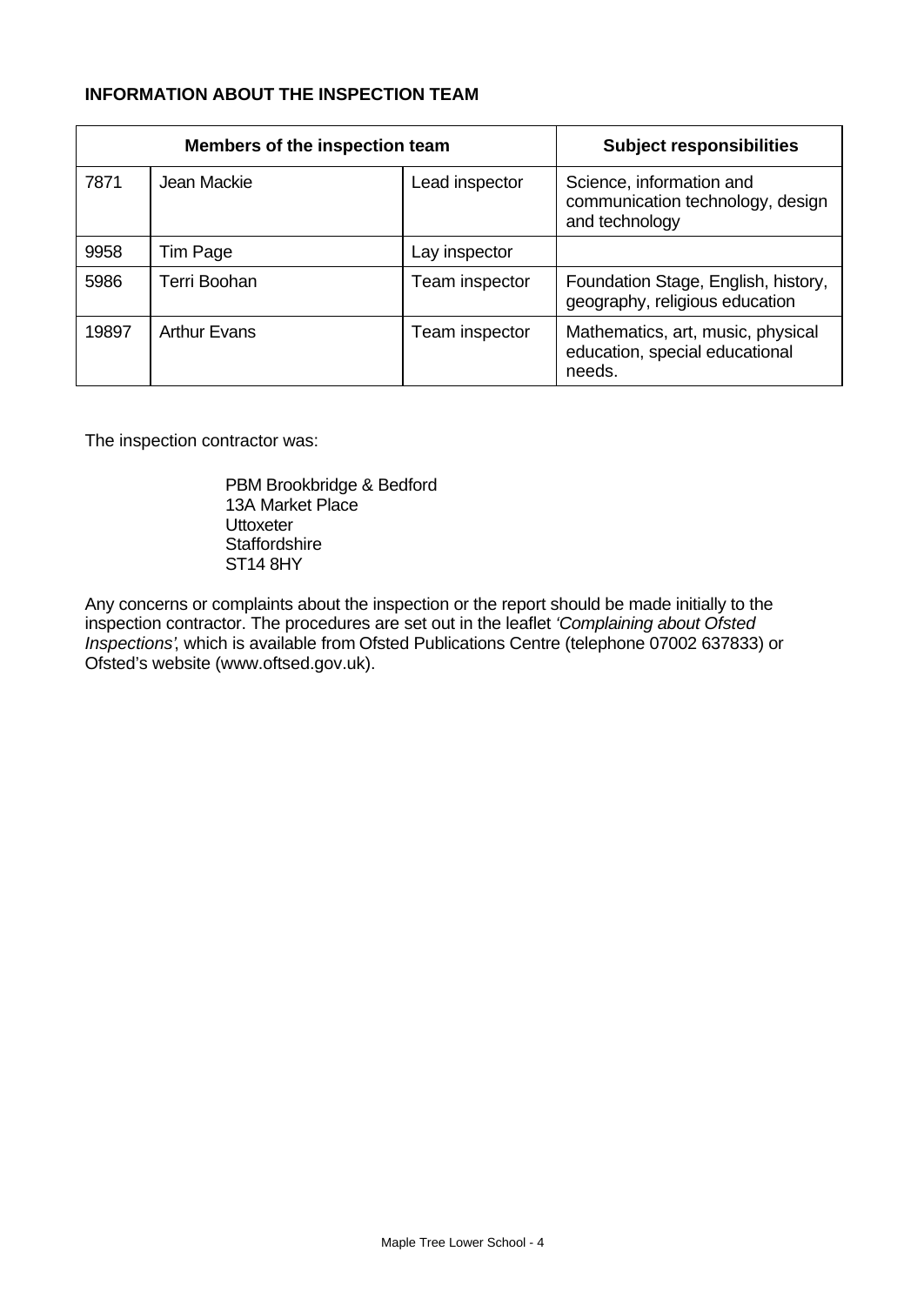# **REPORT CONTENTS**

|                                                                                       | Page |
|---------------------------------------------------------------------------------------|------|
| <b>PART A: SUMMARY OF THE REPORT</b>                                                  | 6    |
| <b>PART B: COMMENTARY ON THE MAIN INSPECTION FINDINGS</b>                             |      |
| <b>STANDARDS ACHIEVED BY PUPILS</b>                                                   | 8    |
| Standards achieved in areas of learning, subjects and courses                         |      |
| Pupils' attitudes, values and other personal qualities                                |      |
| <b>QUALITY OF EDUCATION PROVIDED BY THE SCHOOL</b>                                    | 11   |
| Teaching and learning<br>The curriculum                                               |      |
| Care, guidance and support                                                            |      |
| Partnership with parents, other schools and the community                             |      |
| <b>LEADERSHIP AND MANAGEMENT</b>                                                      | 16   |
| PART C: THE QUALITY OF EDUCATION IN AREAS OF LEARNING,<br><b>SUBJECTS AND COURSES</b> | 19   |
| AREAS OF LEARNING IN THE FOUNDATION STAGE                                             |      |
| <b>SUBJECTS IN KEY STAGES 1 AND 2</b>                                                 |      |
| <b>PART D: SUMMARY OF THE MAIN INSPECTION JUDGEMENTS</b>                              | 35   |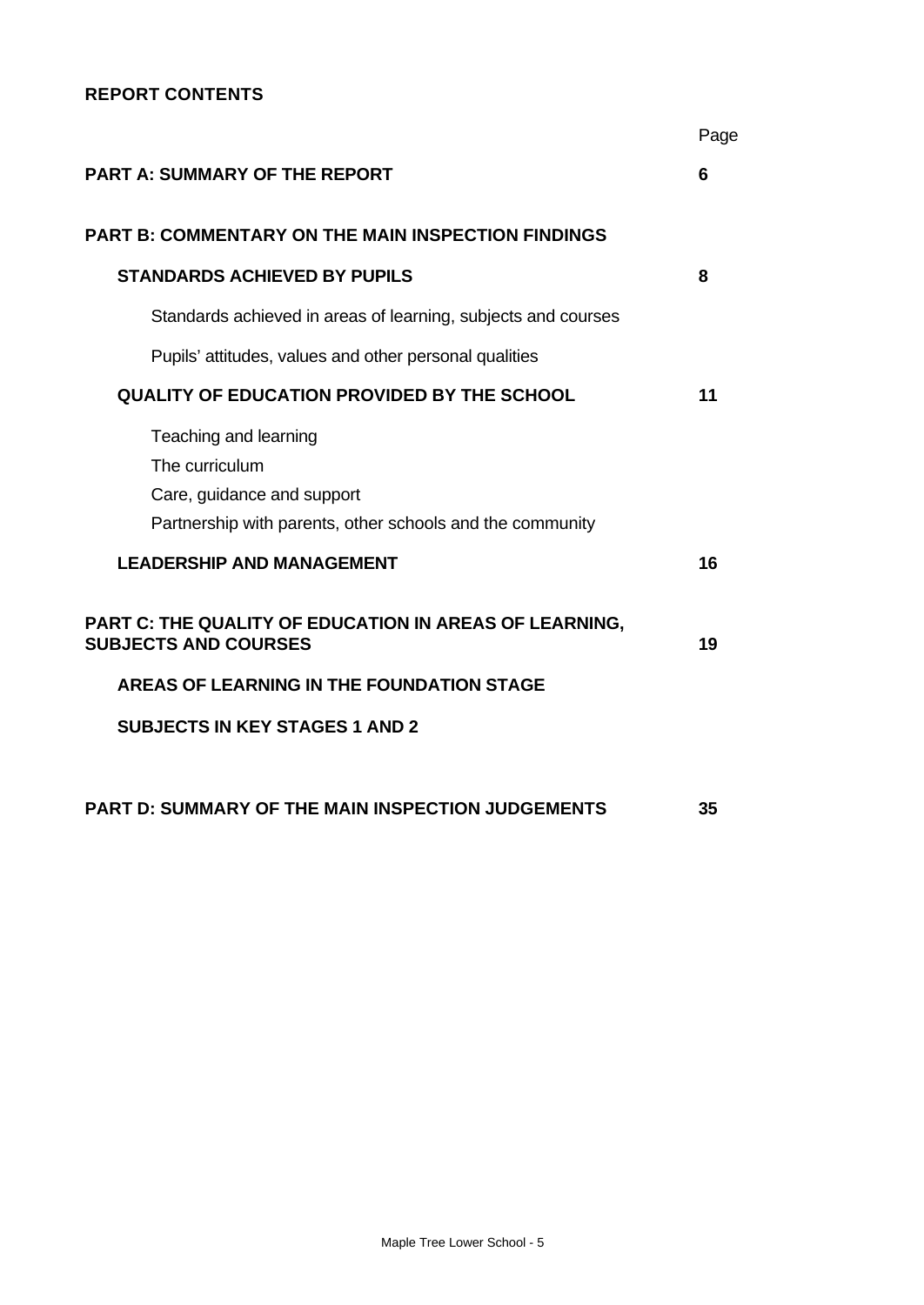# **PART A: SUMMARY OF THE REPORT**

# **OVERALL EVALUATION**

Maple Tree is an **effective** school and provides **good** value for money. The vast majority of pupils achieve well during their time at school because of the good teaching that they receive and the strong support and guidance provided by the teachers and other adults in the school. Standards of attainment improve from average overall when the pupils start school to above average by the time that they leave Year 4. The acting headteacher is providing good leadership and the school is well placed to undertake its next stage of development.

The school's main strengths and weaknesses are:

- The good and, at times, very good teaching enables the pupils to achieve well and reach above average standards.
- The care and provision for the pupils' personal development, particularly for pupils with special educational needs, are very effective in promoting the pupils' self esteem and positive attitudes to school.
- The acting headteacher and senior leaders are providing good leadership and establishing a strong team spirit among the teaching and non-teaching staff.
- Standards in information and communication technology (ICT) are below national expectations by Year 4.
- Procedures for tracking the progress of individual pupils towards their end of year targets are underdeveloped.
- The extensive monitoring information is not being used systematically to inform the school development planning process.

The school only opened in September 2000 so this is the first inspection report.

| <u> 9   ANDAN DU AVI IIL 1 LD</u>                                                      |      |             |      |                 |
|----------------------------------------------------------------------------------------|------|-------------|------|-----------------|
| <b>Results in National</b><br>Curriculum tests at the end<br>of Year 2, compared with: |      | all schools |      | similar schools |
|                                                                                        | 2000 | 2001        | 2002 | 2002            |
| reading                                                                                | N/A  |             |      | B               |
| writing                                                                                | N/A  |             | Α    | B               |
| mathematics                                                                            | N/A  |             |      |                 |

# **STANDARDS ACHIEVED**

*Key: A - well above average; B – above average; C – average; D – below average; E – well below average Similar schools are those with similar percentages of pupils eligible for free school meals*

Pupils achieve well by Year 2 and reach above national standards in reading, writing and mathematics. The good achievement continues in Years 3 and 4, with pupils in Year 4 sustaining above average standards in English and mathematics. Language and number skills are developed well across all subjects. Information and communication technology (ICT) skills are below national expectations by Year 4. This is because the school has had hardware problems in the past, which have now been resolved. Children in the nursery and reception classes achieve well. The reception children are making good progress and the majority are likely to meet the goals that they are expected to reach by the end of the year. The pupils with special educational needs make good progress and achieve well. There are no significant differences in the achievements of boys and girls across the school. The good induction procedures enable those pupils who join the school during the year to settle quickly and achieve as well as others in the class.

The pupils' spiritual, moral, social and cultural development is good. Their moral and social development is very good and their spiritual development is good. Cultural development is satisfactory. The pupils have positive attitudes to school and their behaviour is good. Attendance is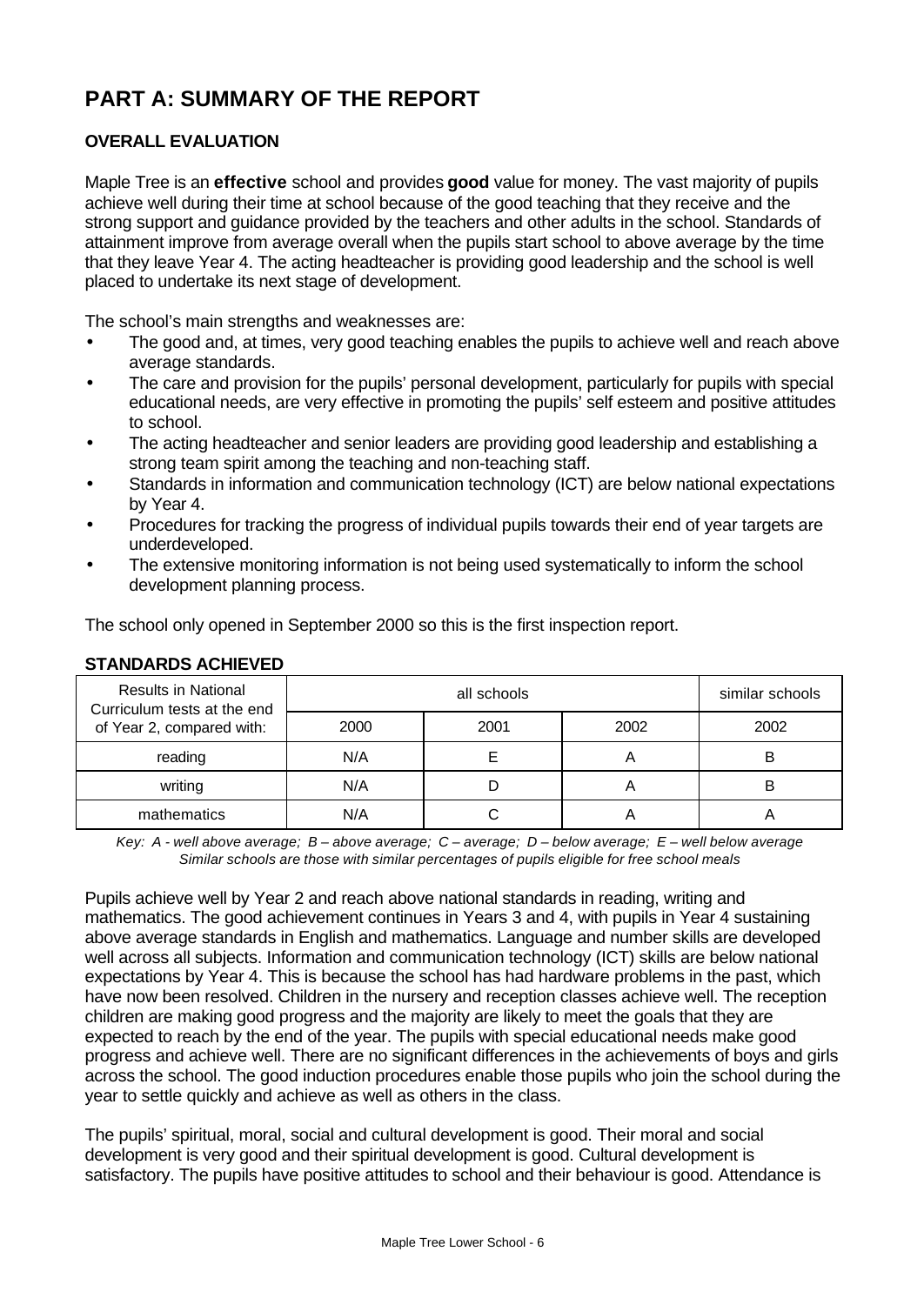satisfactory and most pupils arrive punctually. They are enthusiastic, taking an active role in school life, including extra - curricular activities.

# **QUALITY OF EDUCATION**

The quality of education provided by the school is good. This is largely because the quality of teaching is good. The teachers provide a good range of carefully planned lessons that engage and challenge the pupils. As a result, the pupils respond enthusiastically and acquire new skills and understanding quickly. They achieve well in most subjects. Teachers assess the pupils' progress regularly and use the information to inform the next steps in learning. The monitoring of the pupils' progress towards their end of year targets is, however, less systematic. The school provides a broad and balanced curriculum that is enriched by a good number of visits and visitors to the school. The personal, social and health education programme is a particular strength which helps the pupils to develop their personal qualities and self esteem. Pupils with special educational needs are provided for very well. Teaching and provision in the nursery and reception classes are good enabling the children to settle quickly to day-to-day routines and make good progress in all aspects of learning for this age group. Progress in their personal and social development is very good.

# **LEADERSHIP AND MANAGEMENT**

Leadership and management are good. The acting headteacher has settled quickly into her role and has continued to promote the clear vision and aspirations of the school established at its inception. Governors and staff share the vision and are very supportive of the school. Extensive procedures for monitoring the work of the school are in place and evaluation has resulted in appropriate actions. This has not yet developed into a long term planning framework that indicates simply and explicitly what needs to be done to secure future improvement. The school is planning to tackle this issue and governors recognise the need for their closer involvement in the process.

# **PARENTS' AND PUPILS' VIEWS OF THE SCHOOL**

Parents are largely supportive of the school. They feel that the teachers expect their children to work hard and that behaviour is good. Although a few concerns were expressed about the information provided on their child's progress, the links established by the school with parents and the community are judged to be good. The pupils are also largely positive about the school. They feel safe and would readily go to an adult if they were worried about anything. Most pupils feel that they are trusted sufficiently to do things on their own.

#### **IMPROVEMENTS NEEDED**

The most important things the school should do to improve are:

- Raise standards in ICT.
- Establish a more systematic approach to track the progress of pupils against their end of year targets.
- Establish a clear pattern of planning for the future.

and, to meet statutory requirements:

• include all the required information in the annual report to parents.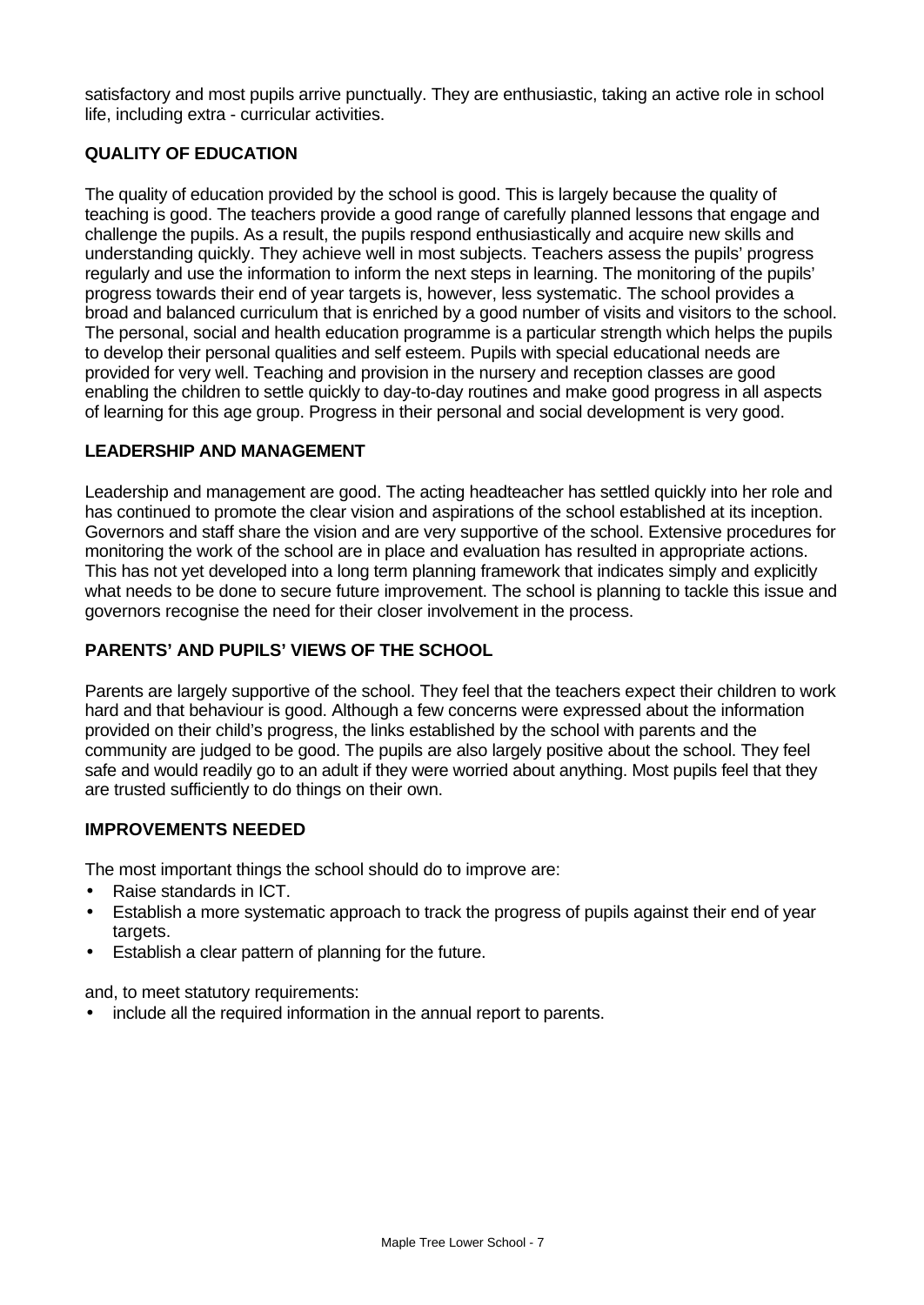# **PART B: COMMENTARY ON THE INSPECTION FINDINGS**

# **STANDARDS ACHIEVED BY PUPILS**

#### **Standards achieved in areas of learning, subjects and courses**

Achievement is good in Years 1 and 2 and, as a result, the pupils progress from standards that are average when they start school to standards that are above average by Year 2. The pupils in Years 3 and 4 continue to achieve well and maintain good standards. Pupils with special educational needs achieve well. Pupils who join the school during the school year achieve as well as others in their class.

#### **Main strengths and weaknesses**

- Standards in English and mathematics by Year 2 and Year 4 are above national expectations.
- The 2002 national test results in Year 2 in reading, writing and mathematics compare very favourably with those of similar schools and showed significant improvement from 2001 to 2002.
- The pupils' English language and literacy skills and mathematical skills are well developed.
- Standards in ICT are below national expectations by Year 4.

#### **Commentary**

#### *Standards in national tests at the end of Year 2 – average point scores in 2002*

| Standards in: | School results | National results |
|---------------|----------------|------------------|
| reading       | 17.6 (14.2)    | 15.8(15.7)       |
| writing       | 15.7(14.1)     | 14.4 (14.3)      |
| mathematics   | 18.6 (16.5)    | 16.5 (16.2)      |

*There were 22 pupils in the year group. Figures in brackets are for the previous year*

- 1. In the 2002 national tests, the pupils in Year 2 achieved results overall that were well above both the national average and the average for similar schools. The mathematics results were particularly strong, with well over half of the pupils gaining the higher Level 3. In contrast, few gained the higher level in writing. The results in 2002 improved significantly on those in 2001, largely because of the improved performance of the boys. The results in 2003 are similar to those in 2002, with an improvement in the proportion of pupils gaining the higher Level 3 in writing. Targets in 2002 and 2003 were very largely met. The targets for 2004 show an increasing level of challenge, particularly for the higher attainers.
- 2. The good teaching in the nursery and reception classes enables the children to achieve well and make good progress. The children join the nursery the term after they are 3 so that they all experience a full six terms of early learning, unless their parents defer entry. The vast majority are likely to meet the goals that they are expected to reach by the end of the reception year in all aspects of learning.
- 3. The pupils start in Year 1 having achieved the goals set for their learning at the end of reception. They achieve well and make good progress so that, by Year 2, they reach standards in reading, writing and mathematics that are above the national average. This good progress is maintained so that, by Year 4, standards remain above the national average. Inspection evidence and optional tests used by the school show that a high proportion of Year 4 pupils are operating at Level 4, the standard expected nationally by Year 6, in both English and mathematics. This good achievement throughout the school is as a result of the good, and at times, very good teaching which involves and engages the pupils, helping them to learn well.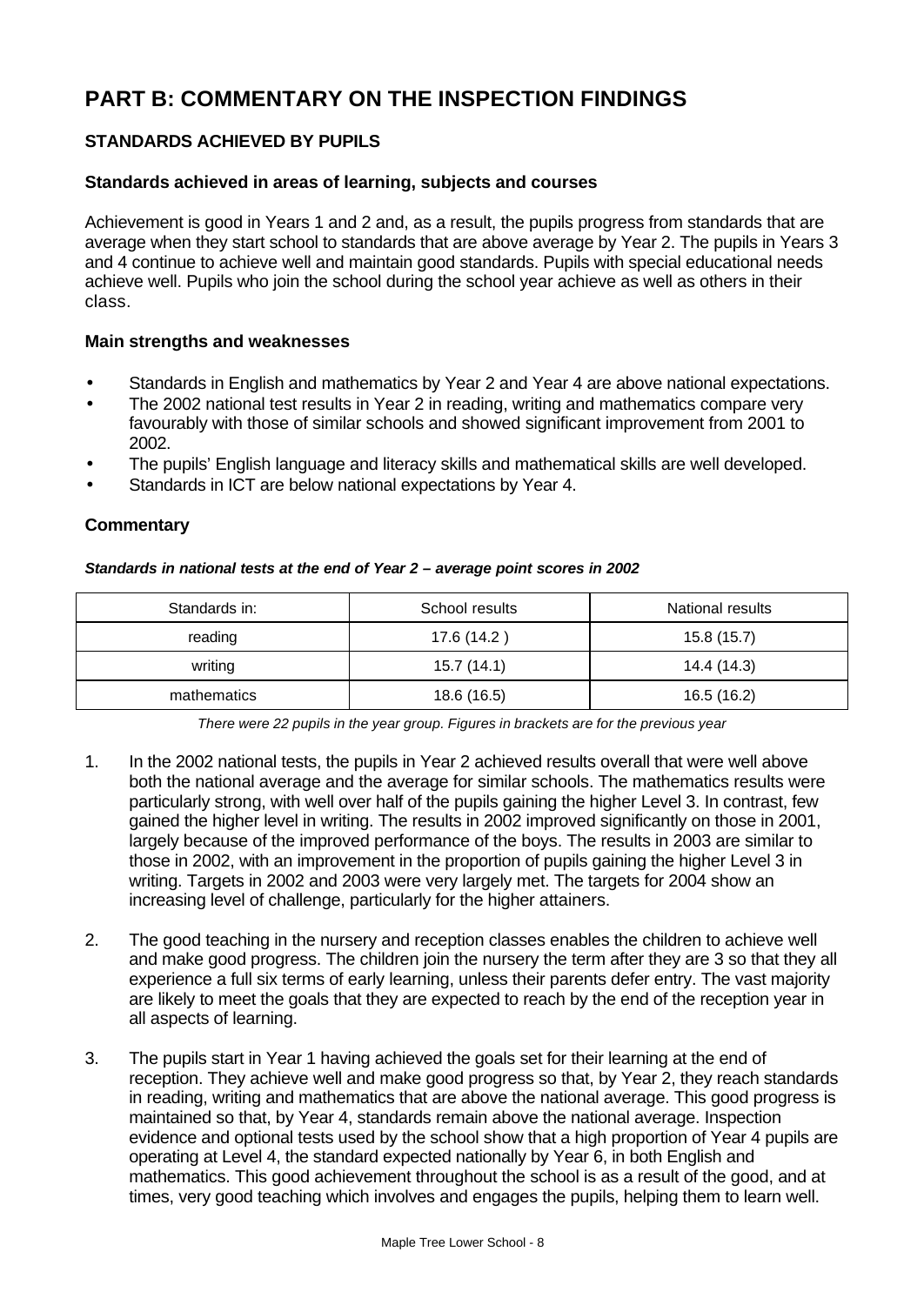- 4. The pupils' language and number skills are generally developed well across other subjects. The pupils are able to articulate their views about art and about toys, past and present, for example. Number skills are reinforced in geography and science. The pupils' ICT skills are less well developed. The older pupils in Year 4, in particular, have not had the benefit of a systematic approach to the development of ICT knowledge and skills due to previous difficulties with both hardware and software. This has hampered their progress and, while some pupils show appropriate levels of competence, standards overall are below those expected by Year 4.
- 5. The pupils achieve satisfactorily in science and reach standards that are in line with national expectations by Year 2 and Year 4. The pupils have a reasonably broad level of knowledge and understanding across all aspects of the science curriculum but the way the timetable is organised limits the development of key ideas and investigational skills. The pupils achieve well in art and history in Years 1 and 2 and reach above average standards by Year 2. While only a few observations were possible in other subjects of the curriculum, the standards in the lessons were satisfactory.
- 6. Boys and girls achieve equally well. The pupils with special educational needs are well supported by both teaching and non-teaching staff. The adults are fully aware of the pupils' needs and enable them to achieve well and make good progress towards the clear targets that are set for them.

# **Pupils' attitudes, values and other personal qualities**

Pupils' attendance is satisfactory and punctuality is good. Their attitudes and behaviour are good. Moral and social development is very good. Their spiritual development is good and cultural development is satisfactory.

# **Main strengths and weaknesses**

- Pupils respond enthusiastically to the many opportunities for learning and development provided by the school.
- The pupils' good behaviour and positive relationships enable them to make good progress in most of their lessons.
- The provision for pupils' personal development is promoted strongly, with good foundations established in the nursery and reception.

- 7. Attendance declined last year owing to an outbreak of chicken pox and an increase in the number of authorised absences resulting from holidays taken during term time. All year groups were affected. Punctuality has remained good and reflects both the parents' support, and the pupils' eagerness to attend. The breakfast club promotes good attendance and punctuality among its members.
- 8. Good teaching and high expectations promote the pupils' good attitudes to school. The pupils' interest in lessons leads to a productive learning environment and high standards compared with pupils in similar schools. Pupils enthusiastically participate in a wide range of extracurricular activities. Year 4 pupils have recently returned from a three-day residential visit to Burwell describing the experience as 'brilliant', and this has had a positive impact on their personal development by encouraging independence and raising confidence. Most parents agree that the school is successful at encouraging maturity and independence in their children.
- 9. The school provides good opportunities for all pupils to experience taking responsibility appropriate to their age. The democratically elected school council is a good forum for pupils to discuss ideas and put forward their suggestions to the school's management team, including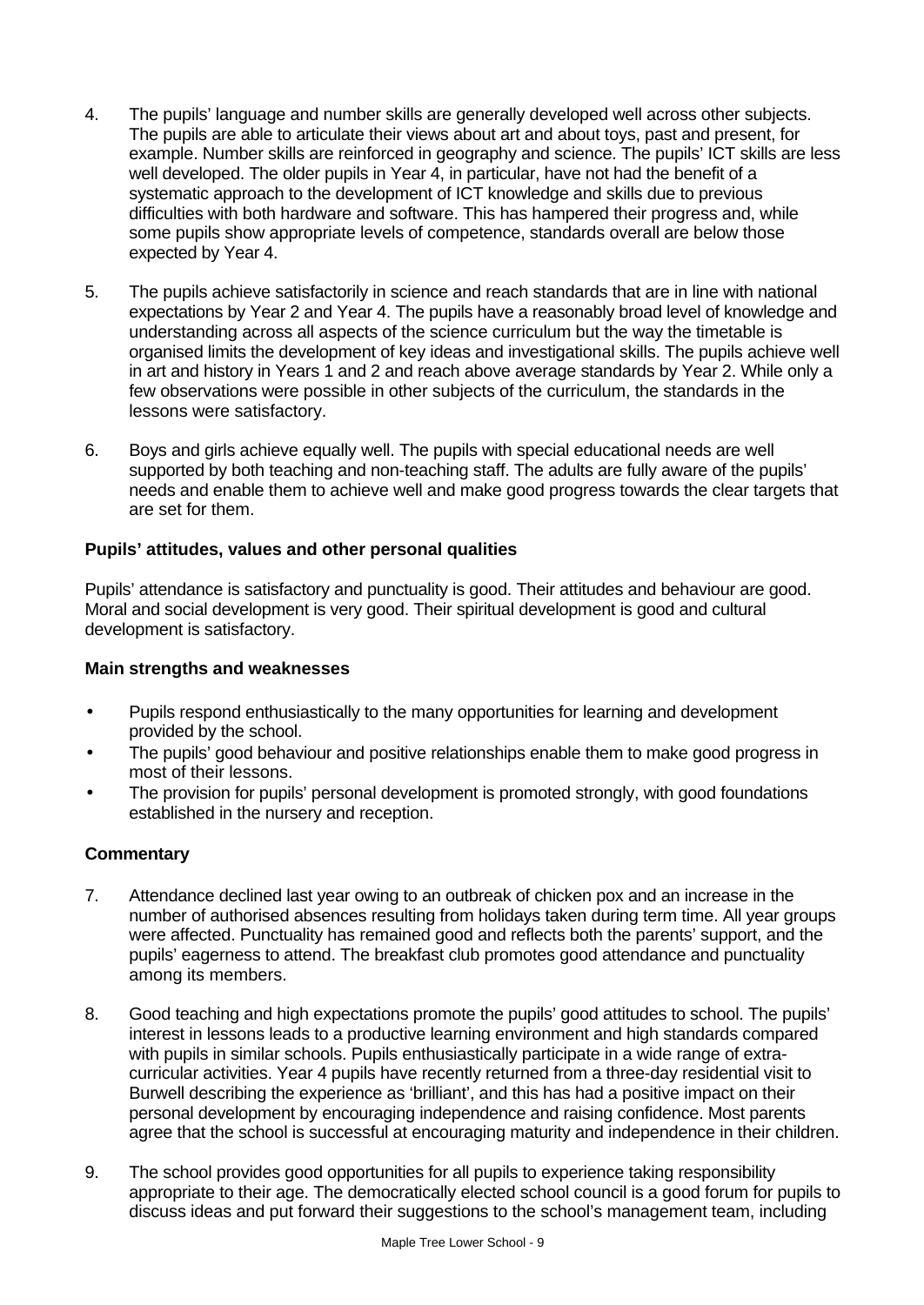the school governors. Recent proposals taken up by the school have included fund raising for Red Nose day, and the provision of toys in the side playground. Pupils are now campaigning for a quiet area with a bench to be established in the grounds. Opportunities for feedback to pupils from class representatives, and the further discussion of ideas, arise in personal, social and health education lessons.

- 10. Pupils' behaviour is good in classrooms, and around the school. Doors are held open; pupils are courteous to each other and to adults. Relationships are good and this is underpinned by the work the school undertakes to raise confidence and self esteem through the recognition of achievements, and the weekly celebration of the 'special person' in each class. This is a major strength of the school which promotes a caring and confident community where any form of oppressive behaviour is rare.
- 11. Pupils' spiritual development is good. They have a good set of values for their own lives and opportunities are provided to enable them to empathise with children in other situations. The pupils, for example, have made comparisons between life in Sandy and Chembokalli. Art work seen in displays, such as the pupils' interpretation of an aboriginal painting of a snake, or on the topic of water, is well executed and imaginative. Older pupils have drawn creative pictures to illustrate the mood generated by music from Peter and the Wolf. Religious education makes a positive contribution to the pupils' spiritual development.
- 12. Moral development is very good. Pupils understand the school's rules and the reasons for them. They discuss issues seriously and reach sensible conclusions. Teachers regularly reinforce the school rules and provide good role models for the pupils. In an assembly, the pupils were able to relate to the circumstances of the arrest of Jesus and the implication of Peter telling lies, and letting Jesus down.
- 13. Pupils' social development is also very good. Their consideration for others leads to good listening skills so that all pupils' views can be heard. Relationships are very positive throughout the school. The pupils do not need constant supervision or adult intervention to work sensibly in classroom groups, or to behave responsibly in the company of their friends at lunch or at play. Pupils who join the school during the year are made to feel welcome and quickly become part of the school community.
- 14. Cultural development is satisfactory. Pupils in the reception year find out about other cultures by learning about the world around us; this is built on elsewhere in the school by the mainly European 'journeys of Barnaby Bear', and a range of visitors including children from a school in Bedford who dressed in costume to celebrate Divali. A parent of Chinese origin has come into school and helped with work on Chinese New Year. The religious education curriculum introduces a range of non-Christian faiths.

#### **Attendance**

#### *Attendance in the latest complete reporting year (%)*

| Authorised absence |     |  | Unauthorised absence |     |
|--------------------|-----|--|----------------------|-----|
| School data        |     |  | School data          |     |
| National data      | 5.4 |  | National data        | 0.5 |

*The table gives the percentage of half days (sessions) missed through absence for the latest complete reporting year.*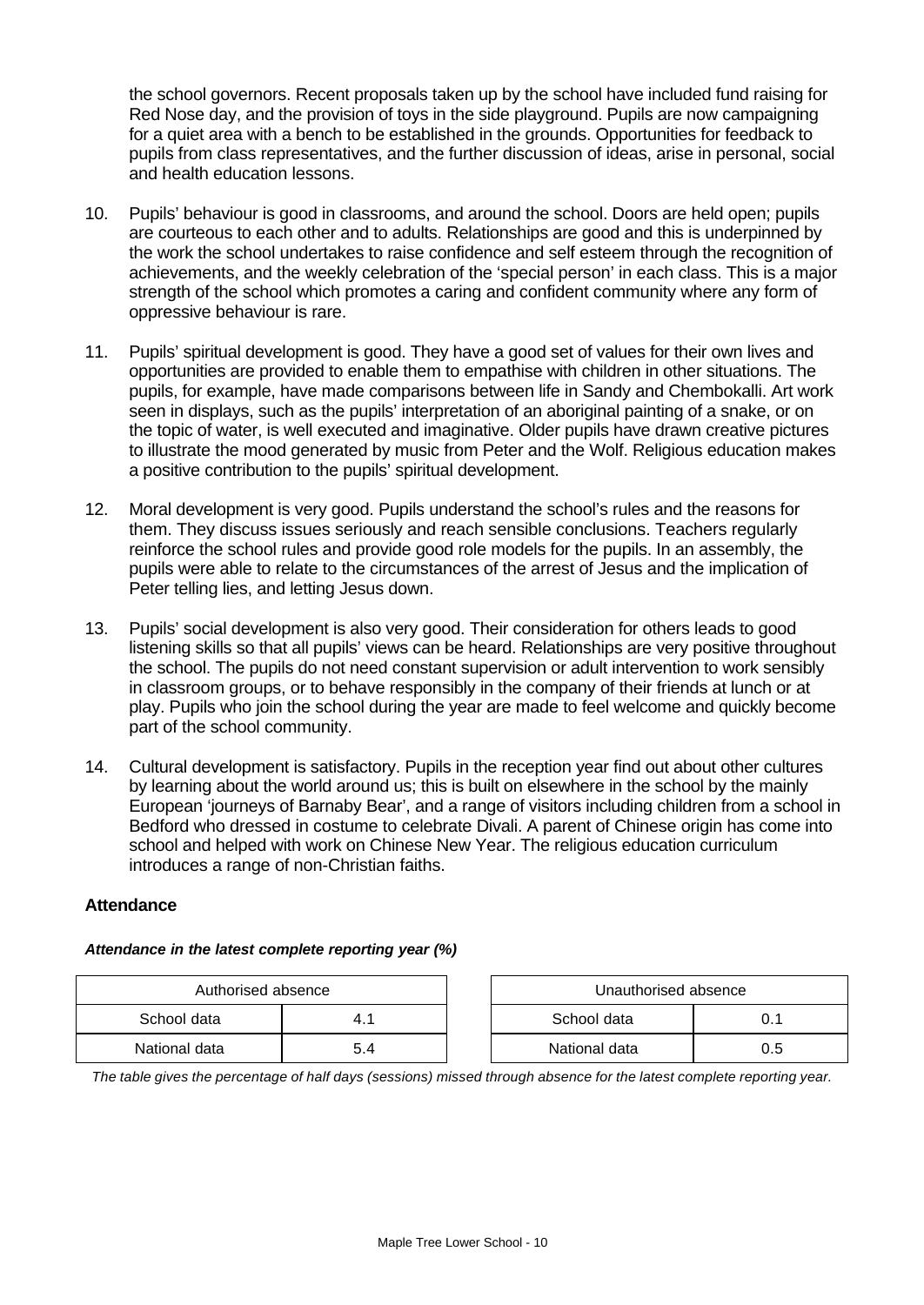#### **Exclusions**

*Ethnic background of pupils Exclusions in the last school year*

| Categories used in the Annual School Census | No of pupils<br>on roll | Number of<br>fixed period<br>exclusions | Number of<br>permanent<br>exclusions |
|---------------------------------------------|-------------------------|-----------------------------------------|--------------------------------------|
| White - British                             | 199                     |                                         |                                      |
| White - Irish                               |                         |                                         |                                      |
| White - any other White background          |                         |                                         |                                      |
| Mixed - White and Asian                     |                         |                                         |                                      |
| Mixed – any other mixed background          | 2                       |                                         |                                      |
| Black or Black British - Caribbean          |                         |                                         |                                      |
| Black or Black British - African            |                         |                                         |                                      |

*The table gives the number of exclusions, which may be different from the number of pupils excluded.*

# **QUALITY OF EDUCATION PROVIDED BY THE SCHOOL**

The overall quality of education provided by the school is good. Teaching is good throughout the school, including the nursery and reception classes. The curriculum is broad and is enriched by a good number of visits and visitors to the school. The school provides a safe and caring environment, with very good provision for the pupils' personal development and for those pupils with special educational needs. The provision for ICT is now satisfactory following earlier difficulties with both hardware and software.

#### **Teaching and learning**

Teaching and learning are good. Assessment of the pupils' work is also good.

#### **Main strengths and weaknesses**

- The teaching of English and mathematics is consistently good with some very good teaching.
- Teachers regularly meet the learning needs of all pupils in their classes, particularly those with special educational needs.
- The promotion of literacy and numeracy across other subjects is good.
- The use of ICT to support learning is not sufficiently well embedded.

#### **Commentary**

15. The school has a strong commitment to providing high quality teaching and learning.

#### *Summary of teaching observed during the inspection in 31 lessons*

| Excellent | Very good | Good     | Satisfactory | Unsatisfactor | Poor     | Very Poor |
|-----------|-----------|----------|--------------|---------------|----------|-----------|
| 2(6%)     | $3(10\%)$ | 15 (48%) | 11 (35%)     | $0(0\%)$      | $0(0\%)$ | $0(0\%)$  |

*The table gives the number of lessons observed in each of the seven categories used to make judgements about lessons; figures in brackets show percentages where 30 or more lessons are seen.*

16. Teachers and support staff in the nursery and reception classes ensure that the children settle well into day-to-day routines and provide a good range of activities to stimulate them, both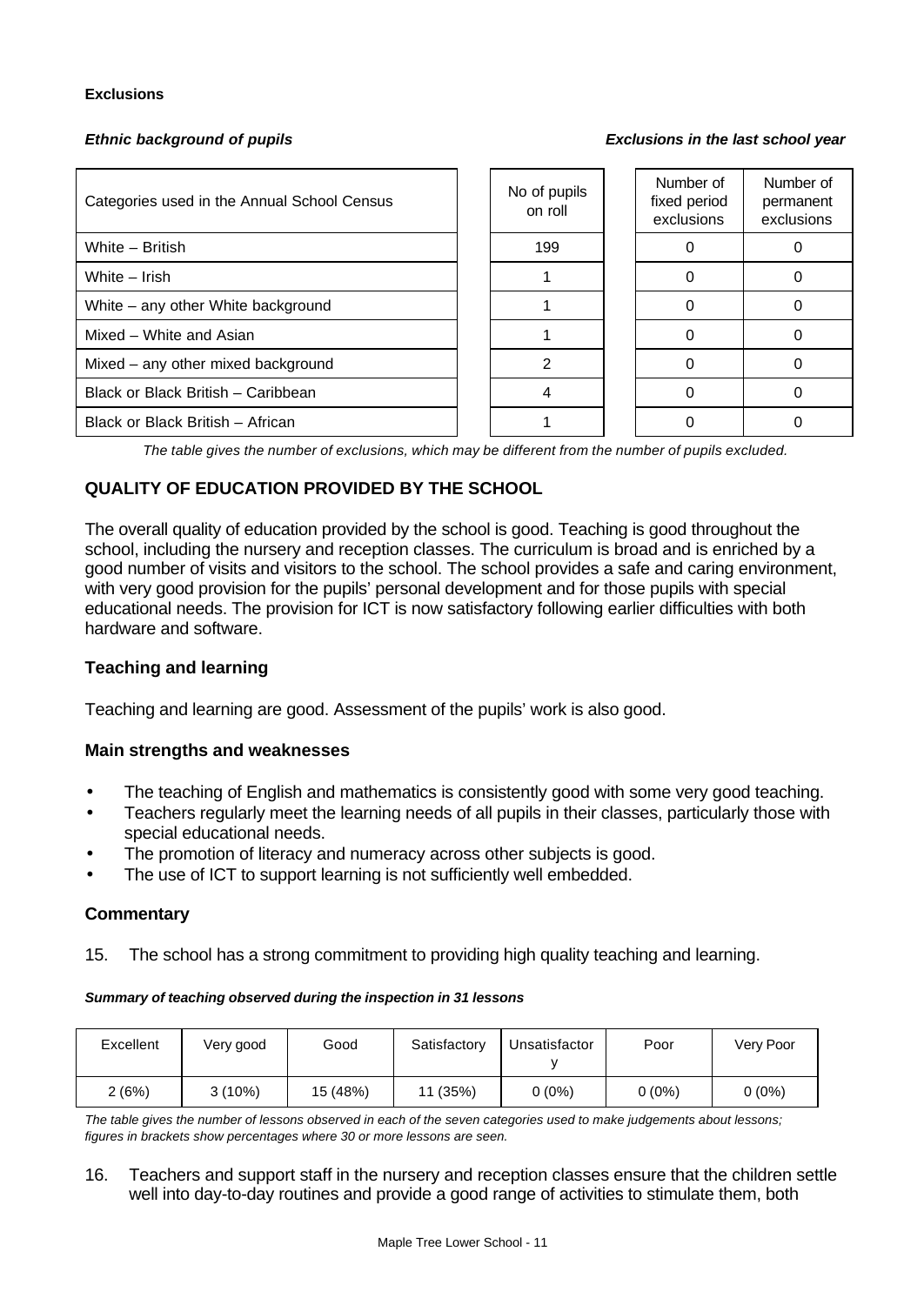indoors and outside. Language and number skills are actively taught along with the pupils' personal and social development. As a result, they achieve well and make good progress.

- 17. In the main school, all teachers have a good grasp of the national strategies for literacy and numeracy. The pupils are grouped in single age classes for literacy and numeracy lessons. Lessons are planned in line with national guidance and the learning objectives are shared with the pupils so that they are clear about what it is that they are expected to learn. Lessons are well organised and progress at a brisk pace which enables the pupils to learn new ideas quickly. In a very good Year 2 English lesson, for example, the teacher used a big book *What's Cooking?* to reinforce both reading skills and the purpose of reference texts. Her clear introduction and careful questioning enabled the pupils to tackle the subsequent writing tasks with confidence and make very good gains in their understanding. Good links were made with science through discussion on how cooking changes the original ingredients. The pupils feel that their teachers expect them to work hard and most feel that they are well supported when in difficulty.
- 18. Teachers plan carefully to ensure that the needs of all pupils in their class are met and members of the support staff are deployed effectively to work with groups of different ability. In a good Year 4 mathematics lesson, for example, the teacher provided the class with some challenging work on perimeters. After a clear introduction to this new topic, the teacher divided the class into groups of different ability and provided appropriate tasks for each. All pupils were fully stretched, and the group of pupils with special educational needs were well supported by the teaching assistant. The class worked hard and achieved well with this new and difficult concept.
- 19. Questioning is used to good effect during introductory whole class sessions to draw pupils into discussions and enable them to put forward their own ideas. The teachers are careful to ensure that all pupils are given the opportunity to contribute, and tailor their questions accordingly. As a result, the pupils take an active role in the lesson and are generally well prepared for the group tasks which follow. Language and number skills are well developed across the curriculum. The pupils are taught to write at length in subjects such as history and number skills are developed in science and geography.
- 20. The deployment of additional adults in lessons to reinforce learning is generally good. The members of the support staff know the pupils well and collaborate with the teachers to ensure that they make a positive contribution to the pupils' learning. Their focused interventions, particularly for pupils with special educational needs, ensure that these pupils achieve well and make good progress towards the targets set for them. Some teaching assistants contribute to whole class discussions and encourage some quieter pupils to speak up. There are times, however, when their role is rather more passive when the teacher is talking to the class as a whole.
- 21. The pupils are taught in their mixed age groups for science and other subjects of the curriculum. Each subject is taught in depth for a week so that the pupils have extended periods to work on particular projects and topics. There is a different subject each week. The planning for these lessons is satisfactory and provides a wide range of activities for the pupils to engage in. In an excellent history session in a mixed Year 1 and 2 class, the pupils had brought in toys to look at and discuss, in preparation for the study of toys from the past. The teacher's lively approach and good use of imaginative resources captured the interest of the pupils who were focused intently on their tasks for the whole afternoon. The very good range of teaching styles adopted ensured that all pupils achieved very well and learnt a great deal about toys past and present, including what they were made of and how they moved. There are times, however, when these lessons move at a leisurely rather than brisk pace, as evidenced in a mixed Year 3 and 4 science lesson. Teachers often split the pupils into their different age groups to meet the varying needs in the class but there are times when some younger children would benefit from working with the older ones in the class. A general weakness is the use of ICT to underpin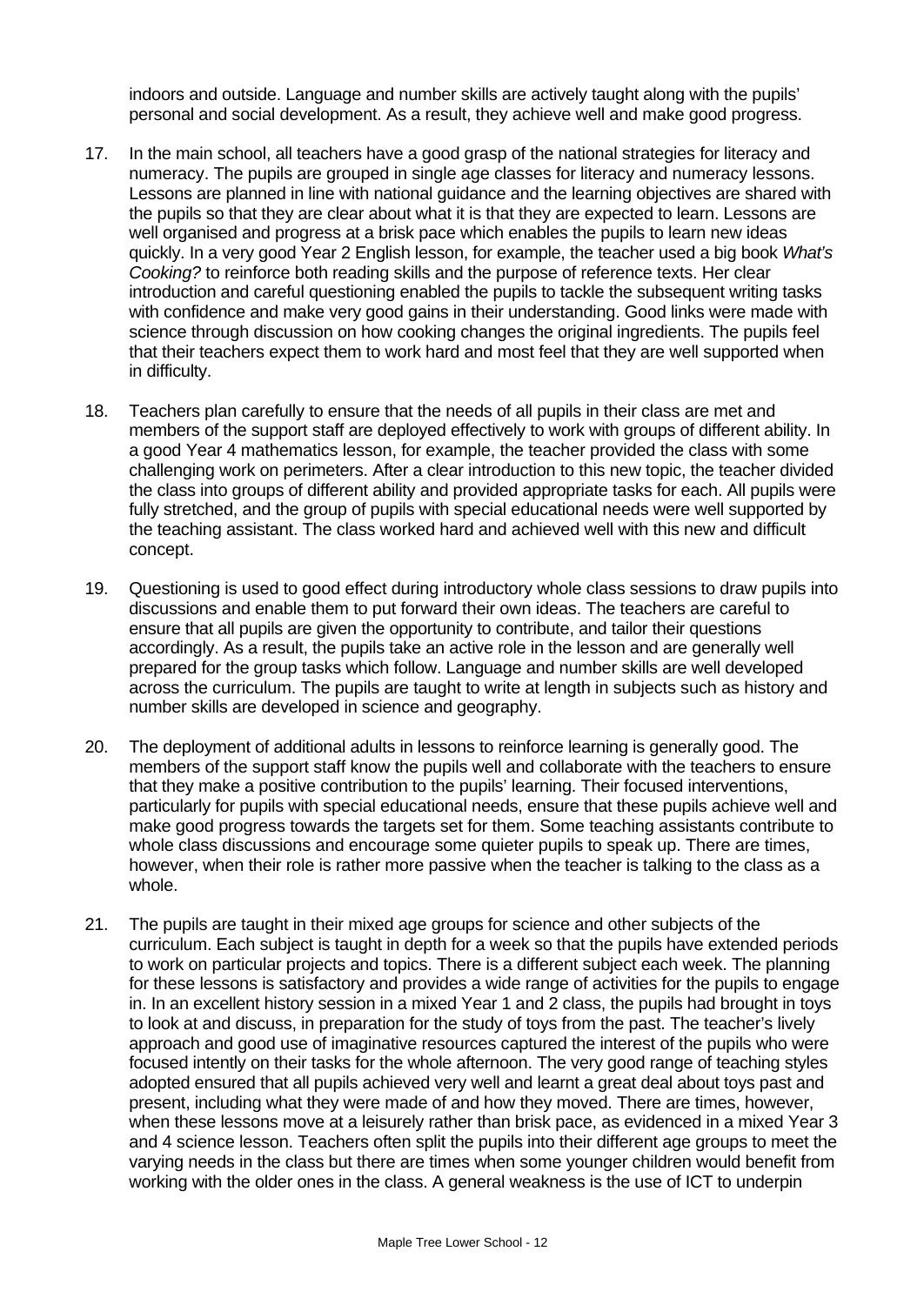learning in subjects across the curriculum. Mathematical and scientific enquiry skills are not being systematically developed.

- 22. Assessment is good overall. Very detailed assessments of individual pupils' progress in English and mathematics are used well by teachers to plan future lessons, adjust the content and pace of learning and match tasks to the pupils' abilities. These assessments inform the pupils' individual short term targets and most pupils know what they need to do next to improve. Staff regularly refer to the pupils' targets and work with them to encourage success. Pupils' progress in other subjects of the curriculum is checked and recorded, and pupils' efforts are fostered through regular marking, which often includes points for improvement, although practice is not fully consistent across classes. The needs of pupils who join the school during the year are quickly assessed and the teachers ensure that activities and tasks are suitably challenging for them. Reports are comprehensive and appropriate formal and informal opportunities are afforded to parents to discuss their children's progress.
- 23. The overall volume of assessments, and the range of formats in which they are recorded, are unwieldy. The school does not yet have a clear assessment policy that defines how assessments in each subject can be used to analyse the progress of pupils towards end of year targets. The considerable time and effort expended on assessment does not yet inform the school's strategic overview of progress or link efficiently to its target setting process. As a result, it is not always easy for the school to identify those pupils who are not progressing as well as they should be, for example, or whether the yearly targets set are too modest.

#### **Example of outstanding practice**

A two hour lesson, the first of a series of five, on the history topic "Toys, past and present", for a mixed age Year 1/Year 2 class, illustrating excellent teaching and learning.

In this exceptionally well planned and prepared lesson, expectations of behaviour and achievement were very high and class management routines so deeply embedded that, even with toys all around them, the pupils remained totally focused on learning. A series of varied, well-paced steps enabled pupils to move logically from defining the characteristics of favourite toys to how and why toys have changed over time. Skilful teaching ensured that pupils consolidated knowledge, understanding and skills in history, and English, mathematics and science, through:

- describing their own toys clearly to each other and the class;
- categorising toys by materials;
- constructing and analysing a bar chart of this categorisation;
- explaining the absence of glass toys and the dangers of glass;
- working out how toys move, based on previous work in science;
- understanding changes to toys over time.

The teacher organised writing tasks precisely to ensure that each pupil succeeded at her/his own level and was challenged to do as well as possible. All were delighted to complete first chapters of books about toys. Lastly, the teacher led pupils in an animated review of all they had explored and left them burning with questions to discuss with parents and grandparents.

By the close of the afternoon, these young pupils were brimming with new understanding, eager to tell waiting parents/carers, and, as one remarked, on reluctantly exiting the classroom, "We've learned lots and lots today, haven't we!" and, indeed, they had.

#### **The curriculum**

The curriculum offered by the school is **good**. There are good opportunities provided for enrichment, including extra-curricular activities. The accommodation and resources in the school are also good.

#### **The main strengths and weaknesses**

- Provision for pupils with special educational needs is very good.
- Provision for the pupils' personal, social, health and citizenship education is very good.
- The curriculum is enriched by a good number of visits and visitors.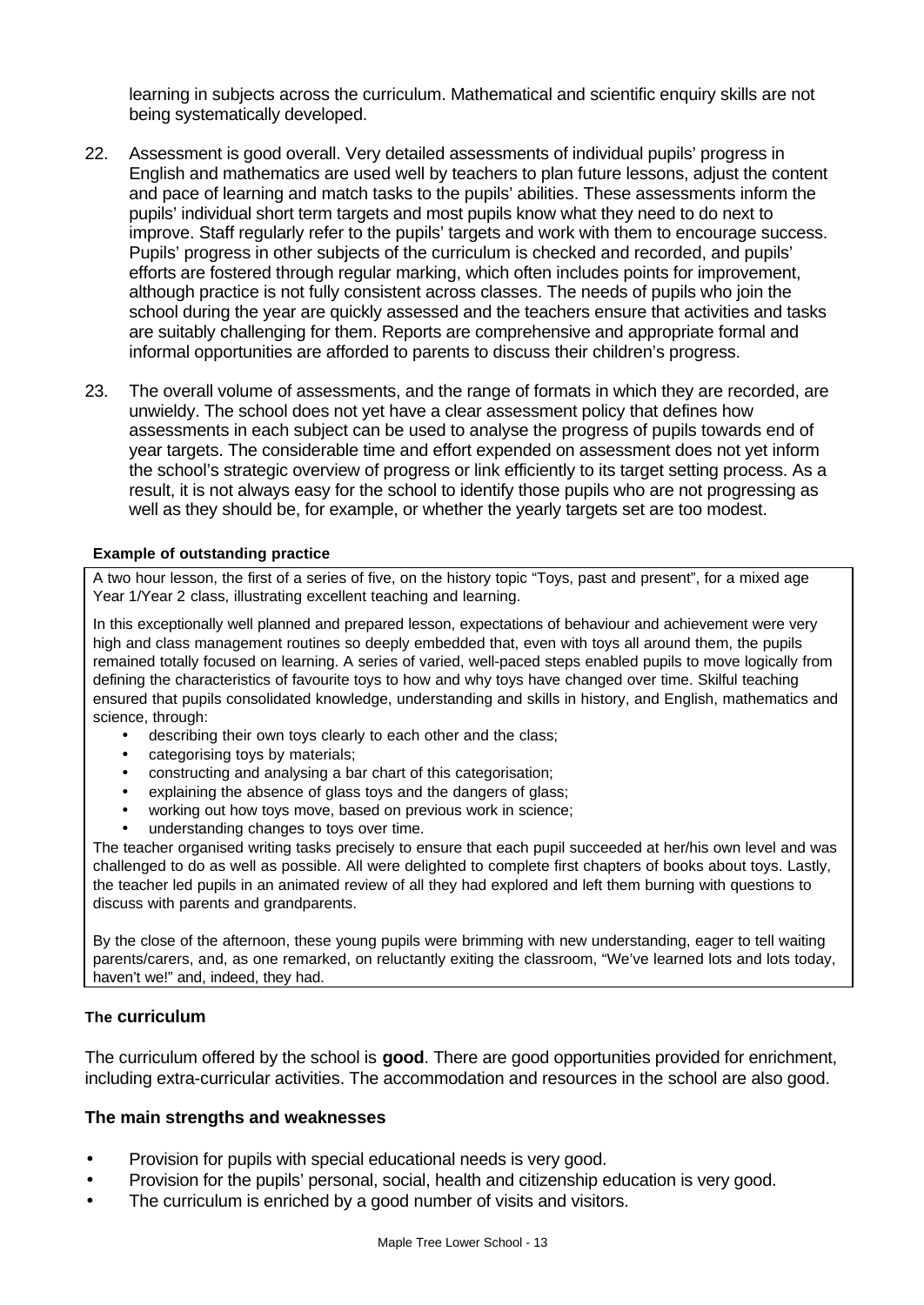- The science curriculum is broad but lacks balance.
- The range of resources to support multicultural education is limited.
- 24. The school meets statutory requirements for all National Curriculum subjects. Subjects other than English and mathematics are planned on a two-year cycle, which caters well for the needs of the mixed-age classes. Religious education meets the requirements of the locally Agreed Syllabus and the school meets its obligations to provide a daily act of collective worship. These aspects of the curriculum make a valuable contribution to the pupils' spiritual, moral and social development. The national strategies for literacy and numeracy are well established and there are good opportunities to develop language and number skills in other subjects. Science, history, geography, art and design and design technology are taught in weekly blocks at different times of the term. This arrangement provides good opportunities for extended work in a particular subject but it does not fully secure an adequate balance in the science curriculum.
- 25. The school has secured an enriched curriculum through a range of strategies. For example, there have been whole-school days devoted to special themes, such as 'the circus' and a mathematics road show. There are also special activities to accompany an annual book week. The school constantly evaluates the curriculum, so that improvements are made when necessary.
- 26. The school ensures that all pupils are fully included in learning and have equal access to the curriculum and to extra-curricular activities. There is very good provision for the relatively small number of pupils with special educational needs. Individual education plans for these pupils are of very good quality and include short-term, achievable targets for the pupils to aim at. Provision for those pupils who join the school during the year is also good.
- 27. There is very good provision for the pupils' personal, social, health, and citizenship development. At the start of each week, every class has a personal development session, during which the pupils can talk about issues of concern to them and in which they can develop confidence and self-esteem. A 'special person' of the week is chosen and the other pupils are invited to discuss why they think that this person has been selected. The school does not teach a formal programme of sex education. The governors have decided that the aspects the science programme are adequate for pupils of this age.
- 28. Links with the local middle school are good. There are regular meetings between the staff of the two schools and Year 4 pupils visit the middle school to familiarise themselves with the new surroundings, prior to transfer. Links are also established with two other neighbouring schools through the 'Classroom of the Future' project. The school makes good use of the community to enrich the curriculum. For example, visits to the town centre, the local church, museum and park, enhance learning in subjects such as history, design and technology and religious education. The pupils also benefit from visitors to the school such as theatre groups. A small number of parents volunteer as reading partners and the local vicar leads some festivals of the Christian calendar in school.
- 29. After-school clubs for gymnastics, dance and science provide opportunities for the pupils to pursue their interest outside lessons and develop their personal skills. There is a Saturday morning football club and a school team has participated in a local tournament. The older pupils benefit personally, socially and academically from a residential visit to Burwell.
- 30. The school is adequately staffed to meet the demands of the National Curriculum. There are effective systems in place for the ongoing training and performance management of staff and there are good arrangements for helping staff new to the school to settle in. Members of the administrative staff, together with the site agent and the midday supervisors, make a good contribution to school life.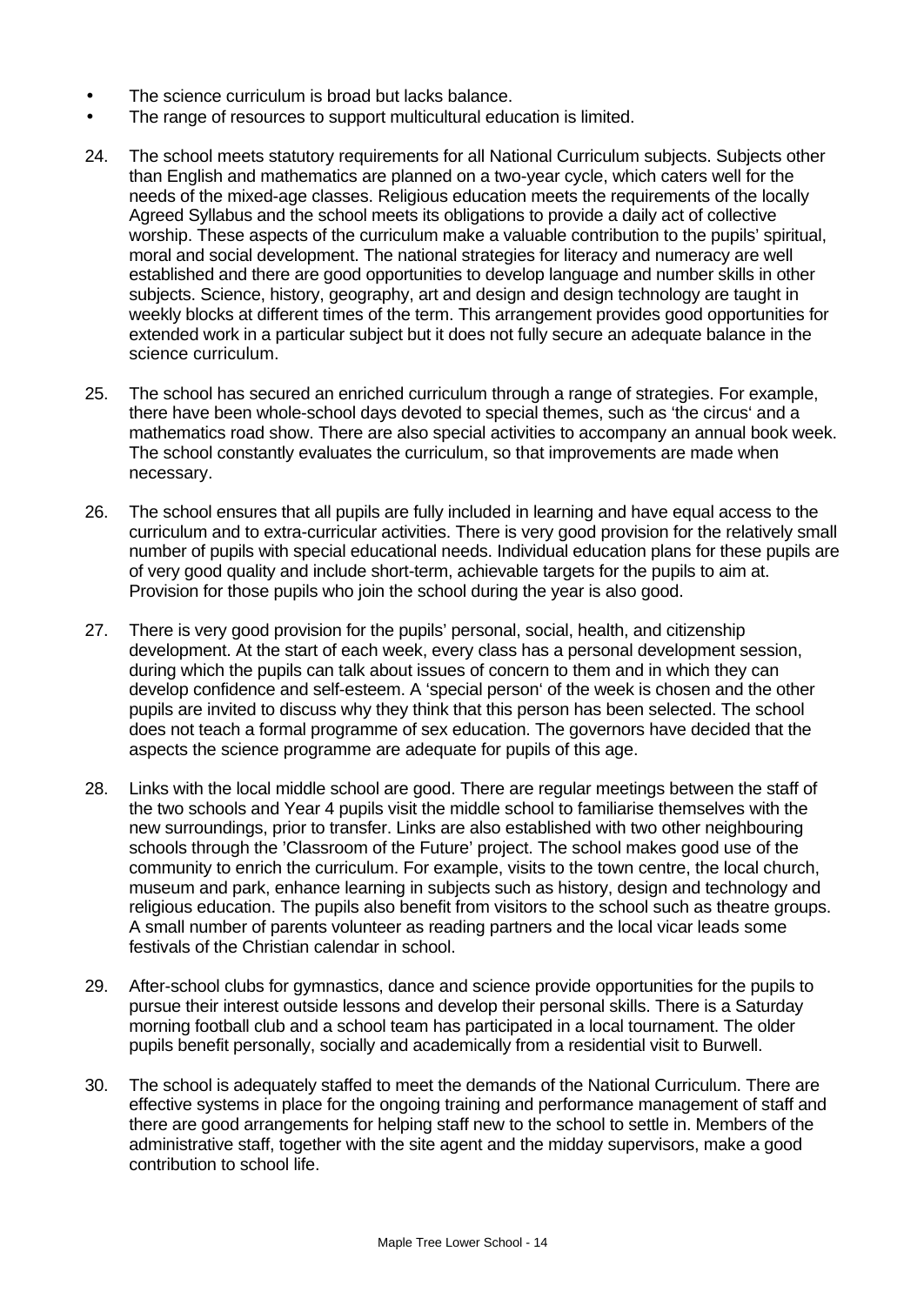31. The bright and airy accommodation is well resourced, enabling the full curriculum to be offered. Displays provide a stimulating learning environment. The library is well stocked and is used regularly. There is, however, a lack of resources to support multicultural education. There are adequate hard-surface areas for outside play but the main playground lacks any markings for creative games or physical education. The large field has a stony and deeply rutted surface, making it hazardous. Access to outdoor provision for the reception classes is limited.

# **Care, guidance and support**

The school provides well for the pupils' care, welfare, health and safety. Child protection arrangements are satisfactory. The careful monitoring and detailed knowledge that the teachers have of the pupils in their class informs the good support, advice and guidance that they receive. The involvement of pupils is good, their views are taken seriously, and the school council plays an important role in bringing their suggestions to the fore.

# **Main strengths and weaknesses**

- Risk assessment procedures are good. Governors are involved in a termly inspection of the premises with the site manager.
- Pupils have the benefit of well-informed support and guidance, and can access this support because of the good relationships which exist between pupils, teachers, and other adults who work in the school.
- The school has effective induction and transfer arrangements.

# **Commentary**

- 32. The school has a clearly written health and safety policy backed up by regular inspection and allocated management responsibilities. There are sufficient trained first-aiders on the staff, and appropriate records are kept. Child protection procedures are satisfactory and the school has effective relationships with support agencies. The acting headteacher is the 'designated person' for child protection and is currently undertaking training for this role.
- 33. The standard of assessment of the pupils' work and personal development is good, and relationships between pupils and their teachers are a major strength of the school. All pupils have someone in whom they can confide and receive guidance. Classroom assistants contribute effectively especially for pupils who have special educational needs.
- 34. Induction arrangements are good overall, with induction into the nursery being very good. Transfer procedures work well to reduce the trauma of change for the pupils. All parents receive information that enables them to help their children at home. Home visits are arranged prior to nursery admission, and very secure links have been established with Sandye Place Middle School, which includes an induction day. Year 5 pupils from Sandye Place visit to help Year 3 and Year 4 pupils with reading and Maple Tree pupils visit the middle school to see productions. Pupils who join the school during the year are well cared for and the arrangements made for them ensure that they settle quickly into their new school.
- 35. Respect and the raising of the pupils' self-esteem are central to the ethos of the school. This is achieved successfully by a variety of strategies designed to recognise achievement such as 'golden time', a 'celebrations' assembly and weekly 'special person' awards. Pupils are actively encouraged to put forward their own views about the school in one to-one conversations, in personal, social and health education lessons, and through the school council. Their suggestions are considered seriously and acted upon.

#### **Partnership with parents, other schools and the community**

The school's links with parents and the community are good. The school is welcoming, and provides parents with comprehensive information about their children's education and the progress that they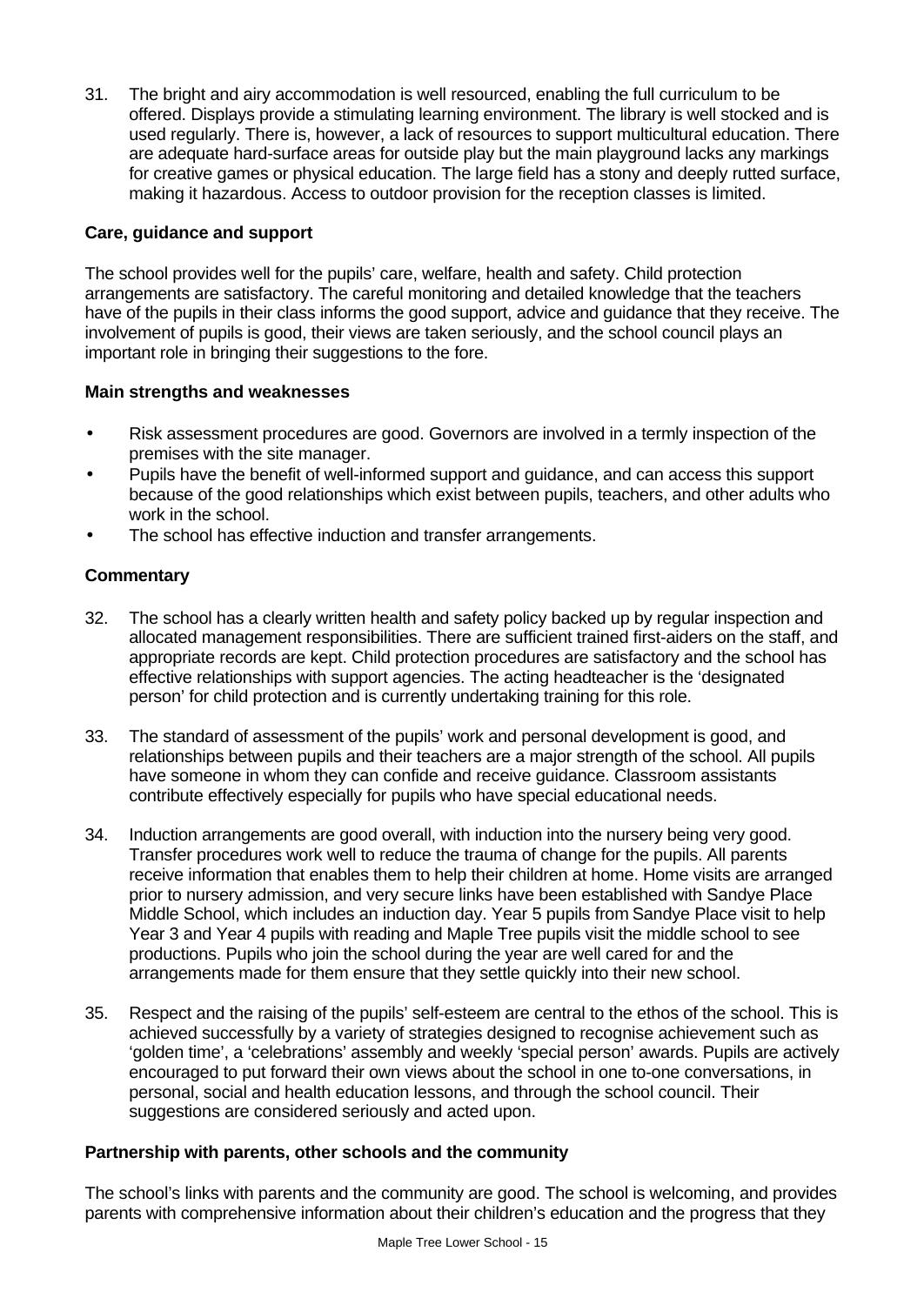are making. Links with other schools, especially the middle school, are good, as are the links with local colleges. Community use of the school's premises is good and benefits the pupils. Parents' responses to the pre-inspection questionnaires are largely positive.

#### **Main strengths and weaknesses**

- The school welcomes parents and actively encourages them to take an interest in their children's learning.
- The information provided for parents enables them to be active partners in their children's education
- Parents' views are canvassed.
- There are good links with other schools, colleges and the local community.

#### **Commentary**

- 36. The school publishes two important documents; a handbook for new parents and a handbook for parents of reception children, which engage parents in the education of their children as they start school. They provide comprehensive information about the curriculum and give practical advice on how parents can help at home. Frequent and regular teacher consultation meetings for all parents, as well as daily opportunities to talk to teachers before and after school underpin this provision. The pupils' annual reports are of high quality. They give a summary of progress achieved and set targets for the pupils. The results of statutory assessment tests for Year 2 pupils are clearly presented and parents are left in no doubt about the standards that their children are achieving.
- 37. Parents are kept informed on a day-to-day basis through the pupils' reading diaries, notice boards, and newsletters. Both the prospectus and governors' annual report provide the required statutory information apart from details of the school's provision for disabled pupils, and information relating to staff training.
- 38. Parents' views are canvassed by the school in the form of a questionnaire. Approximately 40 per cent of parents recently replied to the school's questions and took the opportunity to raise other issues such as homework, communications, and car park improvements. All their responses are being reviewed.
- 39. Community links are good. Pupils benefit from early morning breakfast and after school clubs. There is also a holiday club for all pupils living in the area. This provision is important for working parents and consolidates the school's importance as a community resource. There are yoga classes twice a week held under the auspices of an adult community college, and a mother and toddler group use the school's hall on a Tuesday afternoon. Pupils meet a wide range of visitors in school such as a blind war veteran, the local schools' police officer, and theatre groups.
- 40. The school provides places for trainee teachers and nursery nurses, and work experience for upper school pupils. These placements benefit the school. During the inspection a trainee nursery nurse assessed the impact of a personal health and social education lesson for nursery children, and the data collected will contribute to the school's knowledge of these children.
- 41. The Classroom of the Future which is part of an initiative being undertaken with other Sandy and nearby schools promises to expand the pupils' horizons by introducing them to progressive concepts such as harnessing solar and wind power, and the establishment of international links through the internet with schools in Holland and Norway.

#### **LEADERSHIP AND MANAGEMENT**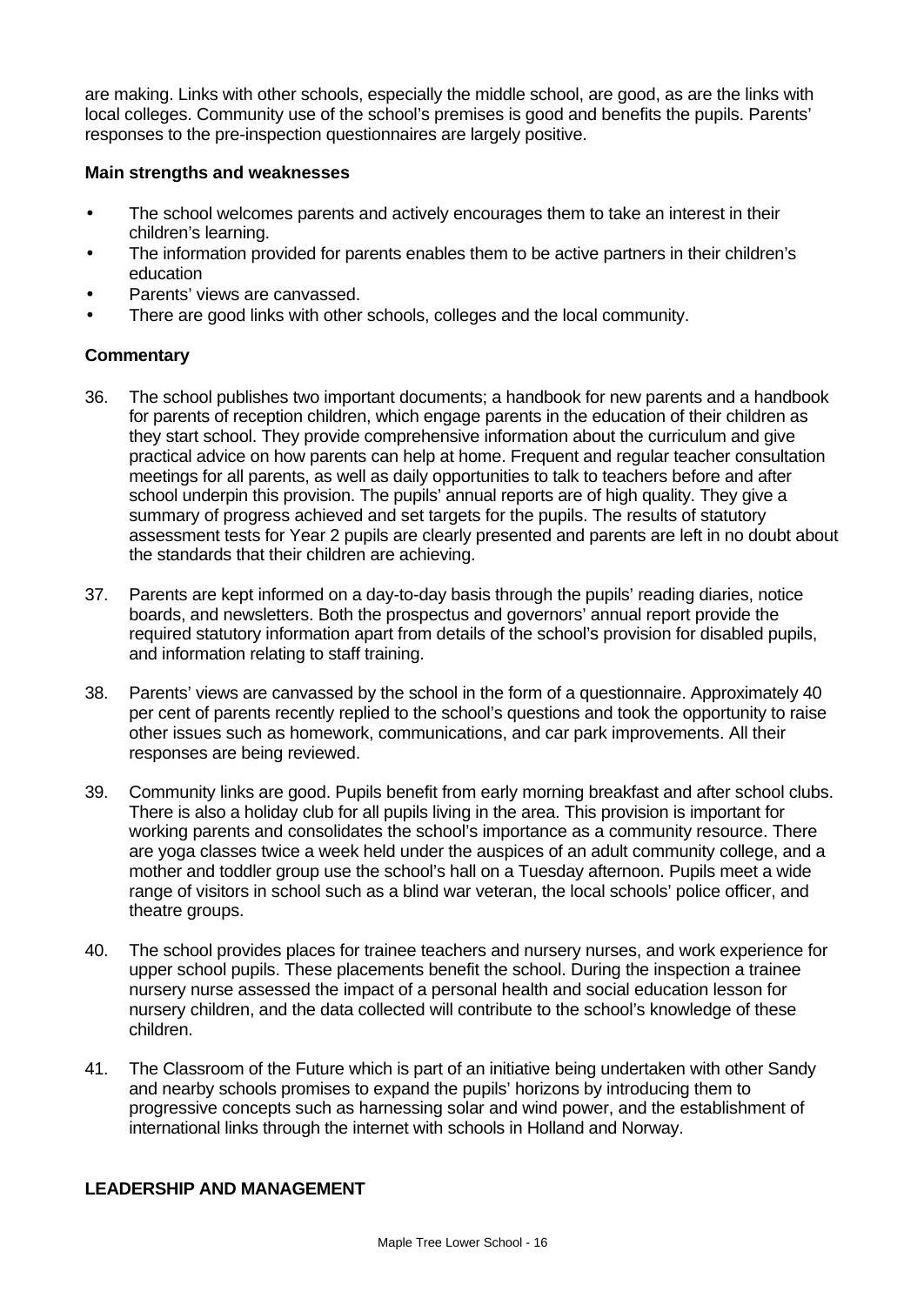Leadership and management are good overall. The acting headteacher is providing clear direction for the school and the senior leadership team is becoming increasingly effective in its role. While monitoring and evaluations are extensive, they are not yet being used systematically to inform the next stages of development of the school. Governance is satisfactory overall with some good features.

### **Main strengths and weaknesses**

- The acting headteacher is providing strong leadership for the school and establishing an effective team of committed teachers and senior leaders.
- The leadership of English and mathematics is good.
- The leadership of the Foundation Stage is good.
- Information from monitoring is not used sufficiently systematically to shape the school improvement plan, which is currently difficult to use.

- 42. Much has been achieved since the opening of the new school in September 2000. A broad curriculum has been established and enriched by a good range of projects. New and enthusiastic staff have joined the school and have all signed up to the clear aims and objectives established by the previous headteacher and governors at the school's inception. Teaching and learning are good and the test results are well above both national and similar school averages.
- 43. The acting headteacher, who was previously a senior teacher in the school, took on the role in April 2003 when the previous post-holder left to join the National College for School Leadership. With limited previous experience of running a school, she has established herself well and ensured that the good practice has been sustained. Indeed, she has focused the senior leadership team, who themselves are relatively inexperienced, so that they are becoming increasingly effective in providing a steer for the staff as a whole. The leadership team includes the co-ordinators for English, mathematics and the Foundation Stage, all of which are well led. The acting headteacher herself is responsible for English and special educational needs, which is also well led and managed. The potential anxieties that could have arisen as a result of the previous headteacher's departure have been allayed and the staff, both teaching and non-teaching, are fully committed to the needs of all pupils. There is a strong inclusive ethos within the school.
- 44. Monitoring of the work of the school is undertaken through lesson observation and scrutiny of the pupils' work and teachers' planning. There is an extensive range of performance data, which provides information about both the national test and optional test results. Actions are taken as a result of this data but, at present, this wide range of information is not being used systemically to inform strengths and key areas for development. The current school improvement plan is unwieldy. While priorities are generally appropriate, the headings cover broad areas of the school's work rather than specific aspects that have been highlighted as a result of the monitoring and evaluation undertaken by the school. As a result, the actions and success criteria lack a sharp focus. There is a separate staff development plan, which is only loosely linked to the school improvement plan.
- 45. The governing body, led earnestly by the chair of governors, has worked unstintingly to support the development of the new school. Governors are fully committed to its aims and have established an appropriate number of committees to manage the work of the school. They have achieved much and are, rightly, proud of the school. The current shortcomings in the school improvement planning process mean, however, that the governors have only a broad picture of strengths and areas for development. The school recognises that this is an area for improvement. The contribution of the chair of finance has been particularly helpful in setting up clear systems for managing and monitoring the budget, which is a complex task for a new school. He works closely with the office manager, whose knowledge and experience in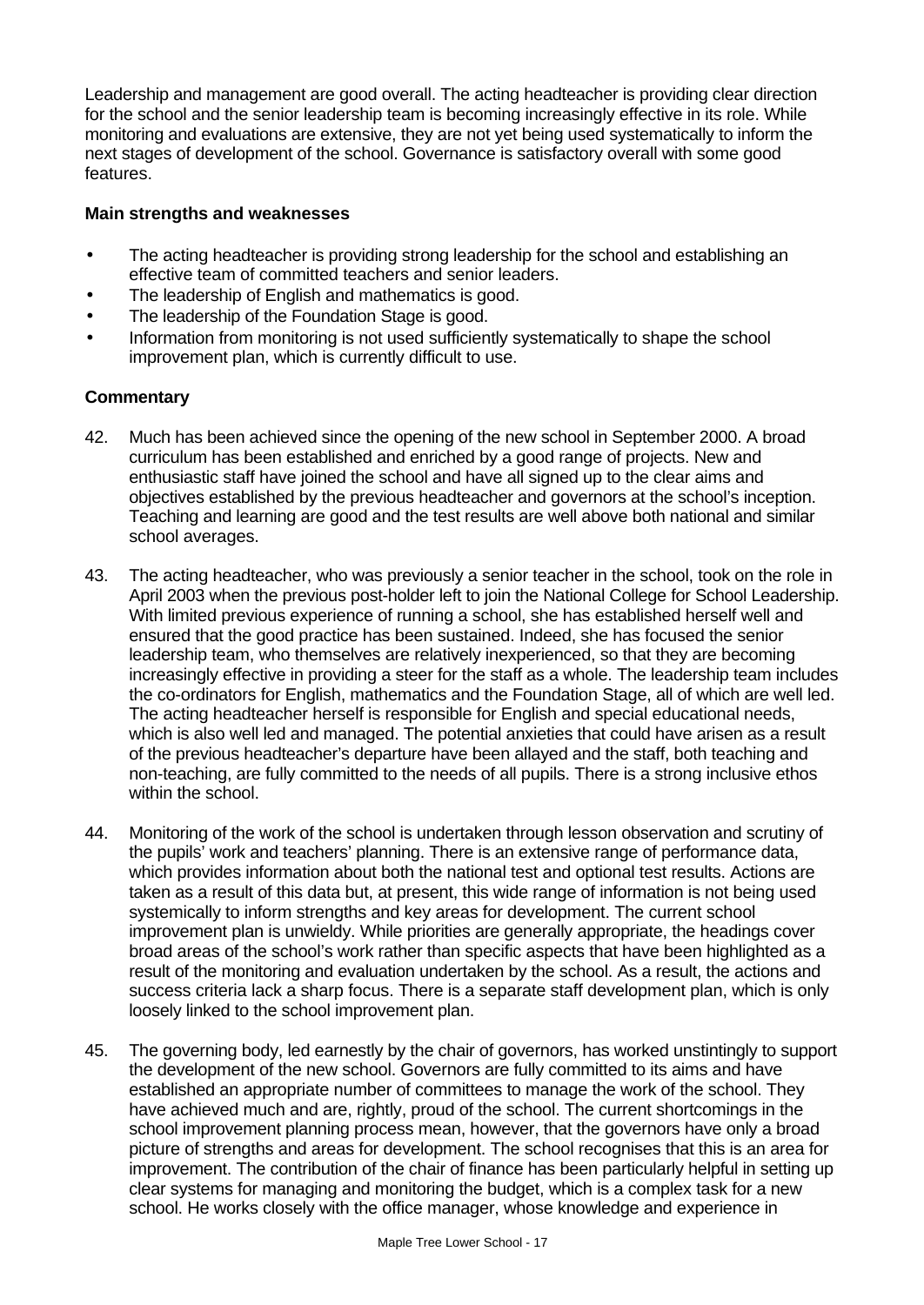financial matters enables her to make a valuable contribution to both the work of the senior leadership team, of which she is a member, and to the work of the governing body. There is a suitable range of policies, including one on equality, which deals appropriately with racial equality. There is a programme of monitoring and review in place.

#### **Financial information**

#### *Financial information for the year April 2002 to March 2003*

| Income and expenditure $(E)$ |         |  | Balances (£)                   |
|------------------------------|---------|--|--------------------------------|
| Total income                 | 340,650 |  | Balance from previous year     |
| Total expenditure            | 329,271 |  | Balance carried forward to the |
| Expenditure per pupil        | 2,159   |  |                                |

| Income and expenditure $(E)$ |         | Balances (£)                        |        |
|------------------------------|---------|-------------------------------------|--------|
| Total income<br>340,650      |         | Balance from previous year          | 31.849 |
| Total expenditure            | 329.271 | Balance carried forward to the next | 11.379 |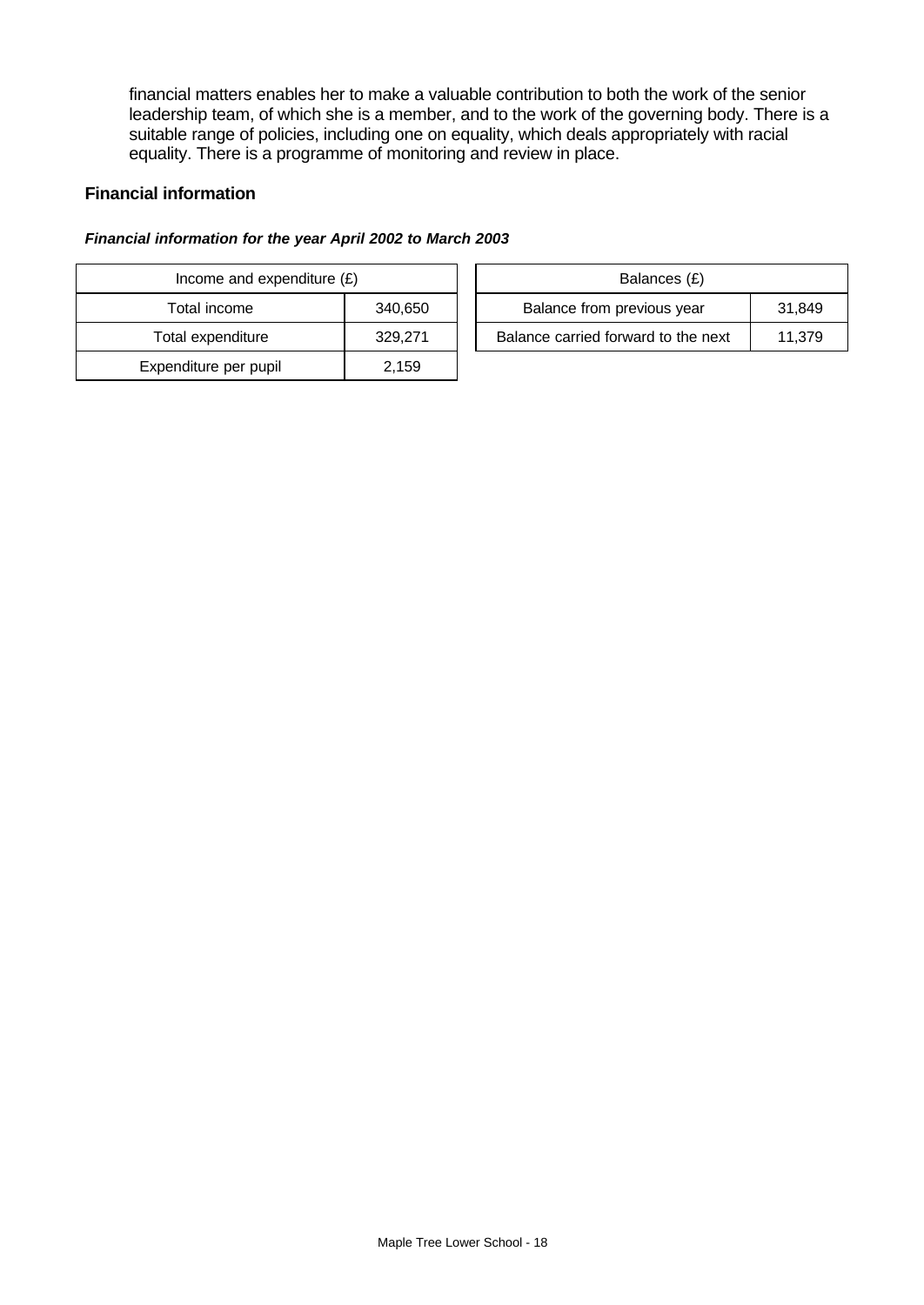# **PART C: THE QUALITY OF EDUCATION IN AREAS OF LEARNING, SUBJECTS AND COURSES**

# **AREAS OF LEARNING IN THE FOUNDATION STAGE**

- 46. The quality of provision for children in the Foundation Stage (nursery and reception) is good overall and, as a result, the children make good progress. The reception children are making good progress and most are likely to meet the goals that they are expected to reach by the end of the year.
- 47. The nursery and two reception classes are housed together, the nursery occupying, since September 2003, the newly completed 'Classroom of the Future'. Indoor accommodation is of a high standard and well organised and resourced to support children's learning. There is direct access to a secure, shared outdoor space, which is appropriately equipped and particularly well resourced to facilitate children's physical development. At the time of the inspection, reception children had more restricted access than usual to this outdoor area due to some staffing constraints and in order to allow the new nursery children to settle in. Nursery and reception children have insufficient access to ICT.
- 48. Teaching in the Foundation Stage is good overall. The curriculum is well planned by the staff team and covers all the recommended areas of learning, with particularly strong attention to the children's personal, social and emotional development and good attention to early literacy and numeracy. The pace of teaching is well matched, in both nursery and reception, to the children's individual needs, so that all, including the more able and children with special needs, make good progress from their starting points.
- 49. Children are admitted termly to the nursery and admission arrangements are good. The school's parent and toddler club, home visits and liaison with local pre-school groups enable staff to forge good relationships with parents/carers. Good quality information, including comprehensive reports on progress, is provided for parents/carers and staff members are easily accessible. They have in-depth knowledge of each child's stage of development, which is regularly reinforced by very thorough monitoring of progress: this ensures that all areas of learning are extended appropriately and that any particular needs are sensitively and well supported.
- 50. Leadership and management of the Foundation Stage are good. The acting team leader, well supported by the acting headteacher, has a secure understanding of her role and responsibilities and a clear overview of this important stage of learning. She leads planning and staff development well, and is implementing satisfactory strategies to monitor and evaluate progress and further develop provision. Overall, the Foundation Stage provides children with a good start to their educational life and with the new 'Classroom of the Future' the school is well placed to promote unique opportunities for further extension and enhancement of early learning.

#### **Personal, social and emotional development**

Provision for personal, social and emotional development is **very good**.

#### **Main strengths and weaknesses**

- Very good links are established with parents both before admission and during the children's time in the nursery and reception.
- There are very good systems to promote independence.
- The staff members have a good knowledge of each child's individual needs and support them well, particularly those with special educational needs.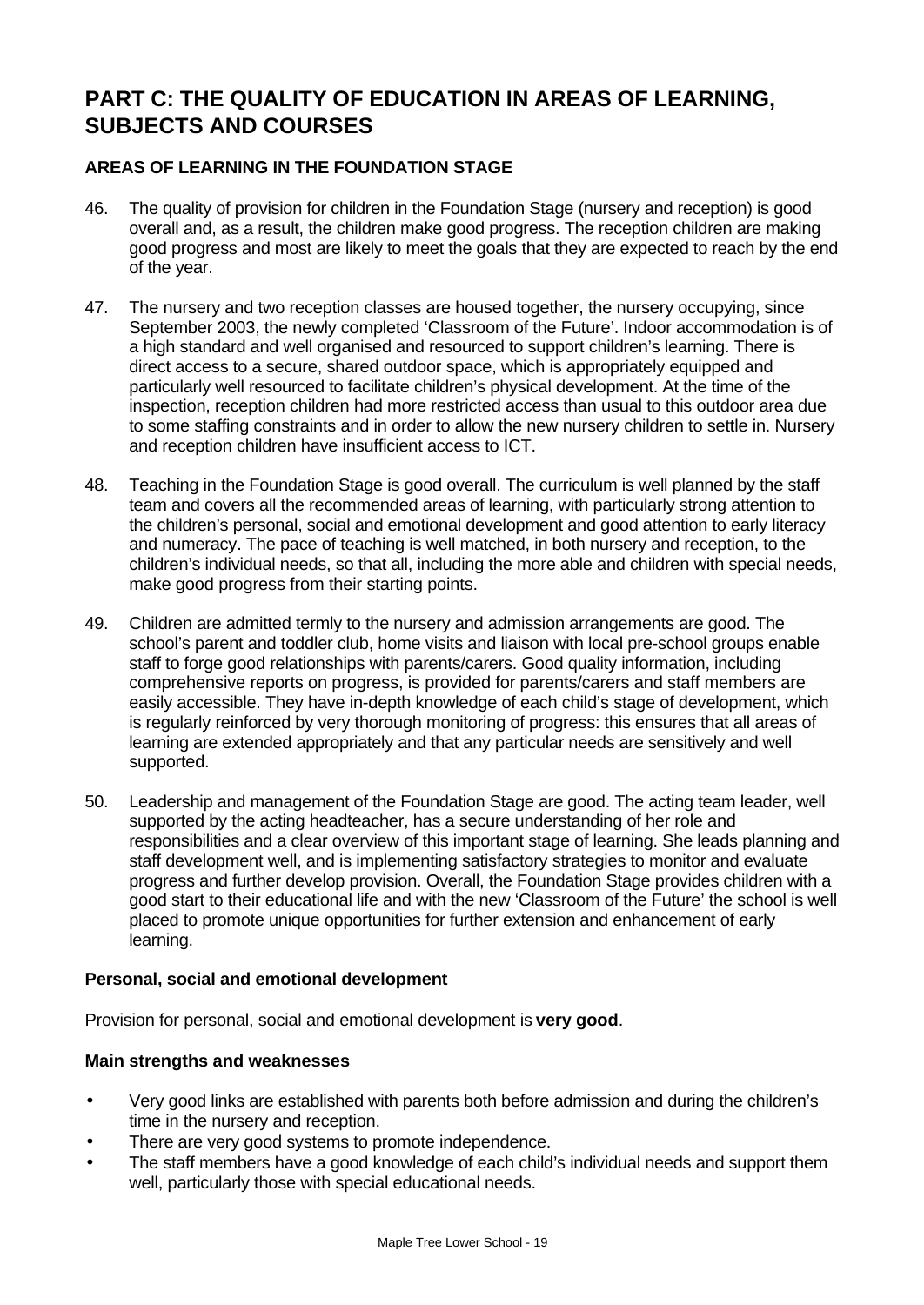# **Commentary**

- 51. Most children enter the nursery with personal and social skills at the expected level of development for their age, although a small proportion have underdeveloped skills and particular needs. As a result of very good attention to this area, and well-targeted challenge and support, children make at least good progress. By the end of reception, most are likely to achieve, and some to exceed, expected standards. Home visits are undertaken by staff before the children start school. 'All About Me' booklets, compiled for each child, with parents, provide very tangible links between home and school. One group of nursery children independently took out these booklets and spent time happily telling each other about their families and sharing photographs and information. Even the newest arrivals are settling quickly. Good adult/child relationships are sustained in reception classes, enabling children to feel secure and confident in school.
- 52. Many very good systems and procedures, both in and out doors, promote the children's independence very well. Children are, from the outset, actively encouraged to dress and organise themselves, take turns and share, care for and listen to each other, behave kindly and tidy up independently. Expectations are high: good behaviour and good effort are recognised and praised, so that children are clear as to expectations and respond very well. Members of staff provide very good role models for the children and remain calm, fair and focused on teaching, learning and needs. They ensure very good opportunities for children to try things for themselves and practise independently. As a result, the great majority are interested, have very good attitudes to learning and are developing very good concentration and perseverance for their age. Spiritual, cultural, and particularly moral, development are effectively fostered through stories, discussion, special assemblies and the very good ethos of each classroom. This provision establishes secure foundations for religious education in the main school.

# **Communication, language and literacy**

Provision for communication, language and literacy is **good**.

#### **Main strengths and weaknesses**

- The teaching of literacy is good and the children make good progress.
- There is a good range of resources.
- The children's interest in books is fostered well.

- 53. The great majority of children make good progress and are on course to achieve the standards expected at the end of the reception year as a result of good teaching. Teachers and support staff place great emphasis, throughout each day, on modelling speaking and listening skills well for the children. Nursery staff members encourage children to answer questions in sentences, and to communicate their ideas and needs as clearly as possible. The children regularly work with a member of staff to listen to, and learn, the sound of letters; to learn rhymes and songs; enjoy stories; and practise early writing skills. A love of books, stories and rhyme is fostered well in all classes.
- 54. The teachers provide reception children with daily literacy sessions, in which almost all children respond positively, working well as a class, in small groups and on individual tasks. Activities are of appropriate duration and are well matched to each child's stage of development. Children are taught to read and make good progress: letter sounds and blends are effectively taught and many children are already trying to sound out words for themselves and recognise their own names and familiar words. They have access to a good range of fiction and non-fiction resources, enjoy their weekly visits to the library and take books home every night. Most concentrate well, are able to talk about their favourite books and retell events from them. Early writing skills, taught well in the nursery, are extended in reception classes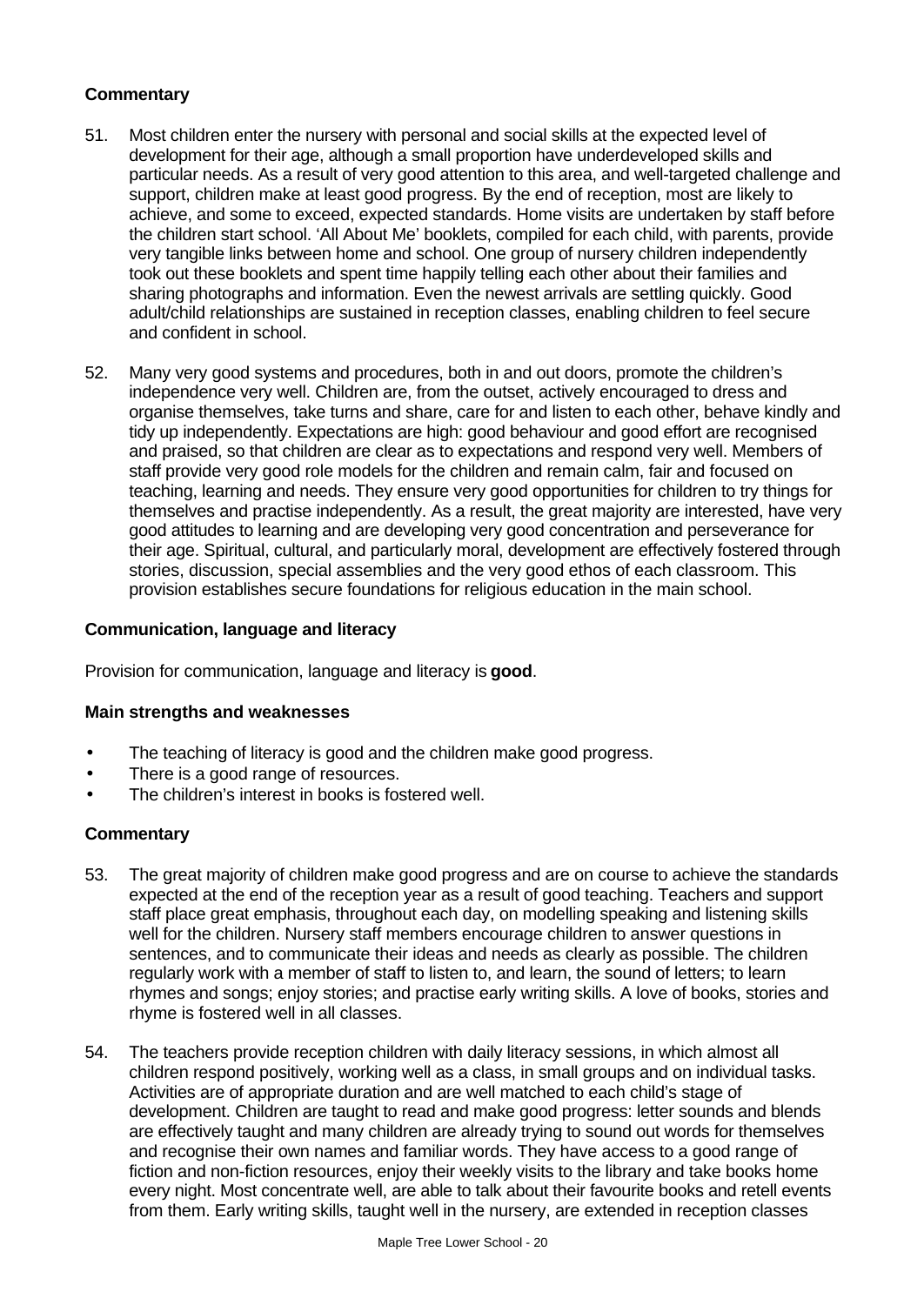through careful attention to correct pencil hold and letter formation and through opportunities to practise writing for a variety of purposes. As a result, many reception children already write their own names and other letters legibly and some are attempting sentences.

#### **Mathematical development**

Provision for mathematical development is **good**.

#### **Main strengths and weaknesses**

- The teaching is good and the children make good progress in their mathematical development.
- There is a good range of resources to help them learn.

#### **Commentary**

- 55. The teaching is good overall and, as a result, most children are likely to achieve the nationally expected standards by the time that they enter Year 1. All children, including those with special needs, and the more able, make good progress from their starting points. Many opportunities are provided in the nursery, both indoors and outdoors, for children to count, develop understanding of simple mathematical concepts and use numbers. Members of staff plan these experiences well and actively promote mathematical understanding, whether, for example, counting blocks with children as they build a giant tower, illustrating number songs and rhymes with actions, or working with an individual on number recognition.
- 56. In the reception year, mathematical sessions are well planned and well paced. The activities provided are stimulating and hold the children's attention. For example, in work on two - and three - dimensional shapes, many children developed a secure understanding of the names of shapes, such as circle and square, and also of the difference between a 'flat' and solid shape. By the close of the session, some were able to describe accurately all the objects by shape, dimension and colour and all had an increased appreciation of shapes and their properties. Most children can count up to ten and some are counting well in double figures. Many were using simple comparative language, such as 'longer than', 'shorter than', appropriately. There are good resources for this subject and the children enjoy using them and learning about mathematics.

#### **Knowledge and understanding of the world**

Provision for this area of learning is **good**.

#### **Main strengths and weaknesses**

- The teaching is good, providing extensive opportunities for the children to build on their home experiences.
- The good range of resources is used well to enhance learning.
- Access to and use of ICT across the curriculum is limited.

#### **Commentary**

57. Most reception children are on target to achieve the standards expected by the time that they enter Year 1. Members of the nursery staff build on children's home lives and experiences, to extend their understanding of school and community life and of the wider world. They teach an understanding of the pattern of each day, the calendar, birthdays, special celebrations and events. They use sand and water well, in and outdoors, to promote understanding of their properties and to give experience of movement, weight and volume. The provision of a range of small wooden planks and vehicles in the sand outdoors enabled children to construct roads,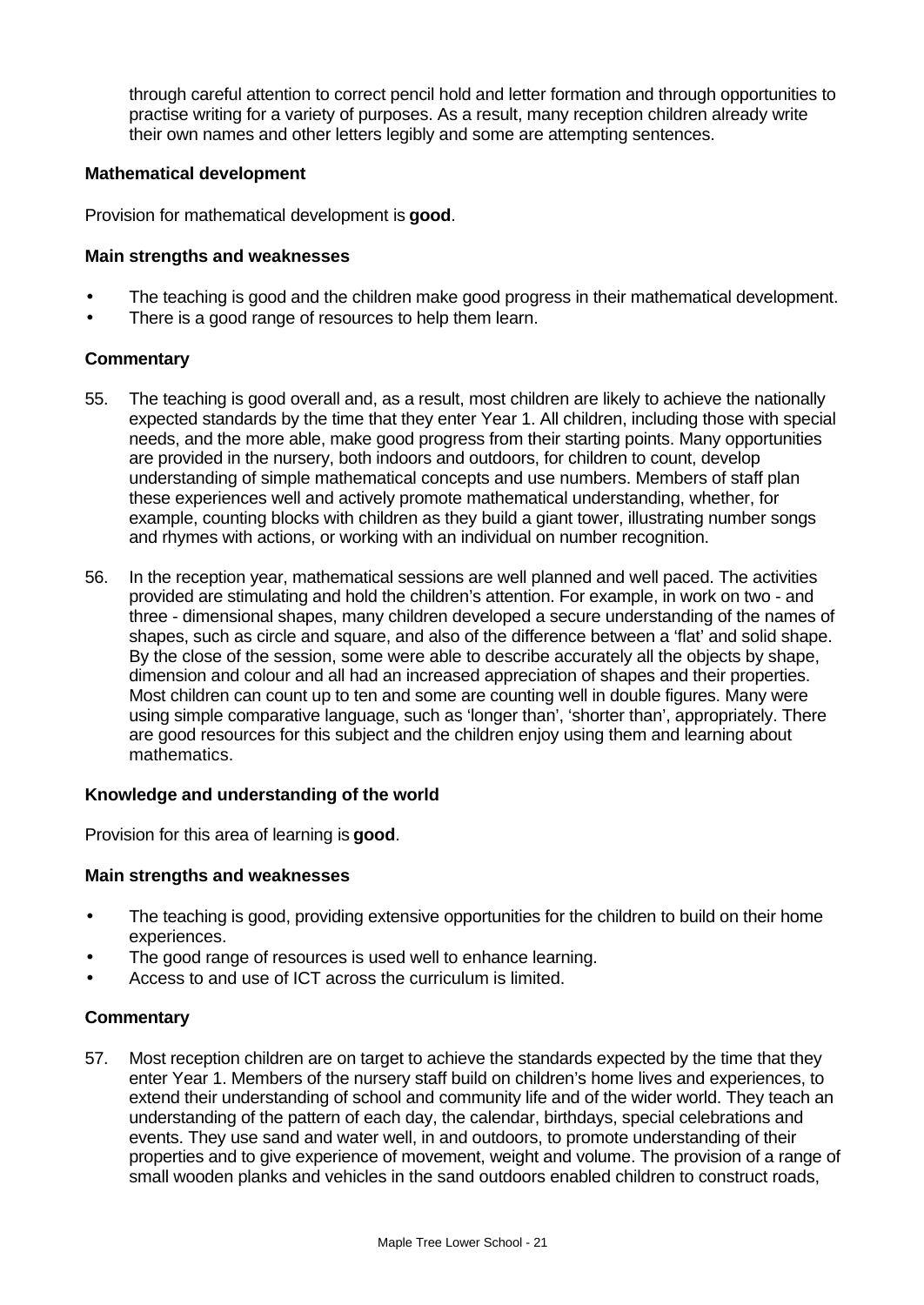bridges and tunnels and move vehicles through them. In doing this they learnt about traffic movement, obstacles, co-operation and safety.

58. The good range of practical learning in the nursery is further extended in the reception year through specific themes and projects. Children are taught to explore aspects of the living world and objects, examine them in detail and learn, for example, how things grow and change over time. Books are often well used as starting points. The access to and use of ICT to support both this aspect and the other areas of learning is limited. Progress and learning in this area are, however, good overall and firm foundations are laid for future work in science and the humanities.

#### **Physical development**

Provision for children's physical development is **good**.

#### **Main strengths and weaknesses**

- The teaching is good enabling the children to achieve well and make good progress in their physical development.
- There is a good range of resources, and the outdoor area is particularly well equipped.
- Reception children have limited access to the outdoor curriculum.

#### **Commentary**

- 59. Most reception children are likely to achieve the nationally expected standards by the time that they enter Year 1. All children, including those with special needs, make good progress as a result of good teaching. The outdoor area for the nursery and reception classes is particularly well equipped and zoned to promote physical development. A very good range of climbing apparatus, wheeled toys and other resources are used for physical activity. The members of staff use all these resources imaginatively to promote physical skills and social development effectively. Children are encouraged to use space well. Questions such as "Have you tried to …?", "Do you think you can….?", are frequently used to challenge the children to extend their skills in a safe environment.
- 60. Indoors, in all classrooms, there is good attention to teaching children the skills required for finer movements, whether for example, holding a pencil, applying paint, cutting, threading, sorting or constructing. A good range of equipment and opportunities is provided and children are helped to improve skills and to persevere. Teachers pay good attention to individual needs and praise is well used by all staff to spur children to further effort.

#### **Creative development**

Provision for creative development is **good.**

#### **Main strengths and weaknesses**

- The teaching is good enabling the children to achieve well and make good progress in creative development.
- A wide range of activities, which are well-resourced, enables the pupils to engage in art, music, and role play.

#### **Commentary**

61. The children make good progress and most are likely to achieve the standards expected for them by the time that they enter Year 1. The teaching, which encompasses the areas of art, music, dance, role play and imaginative play, is good and consistently well resourced. Good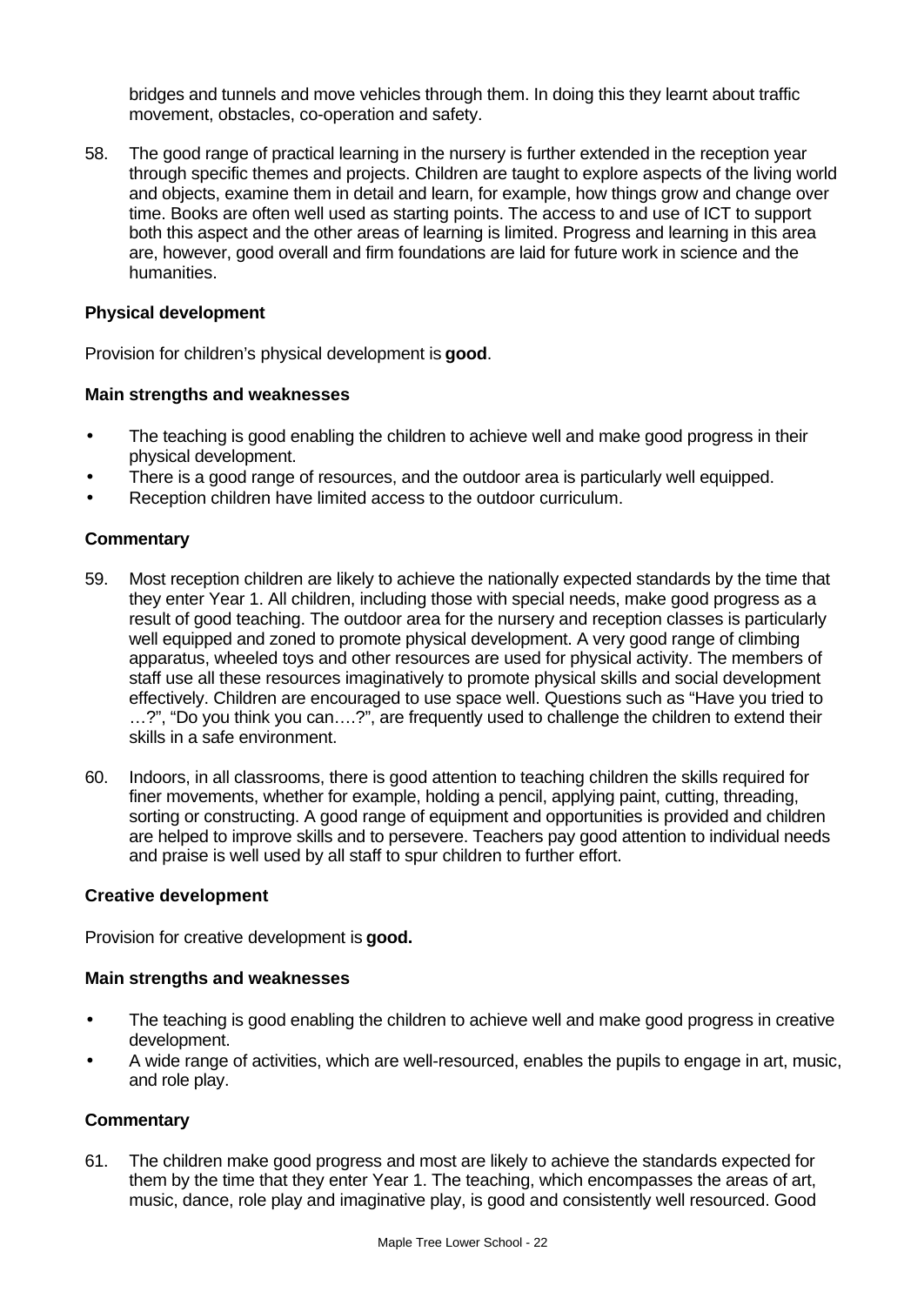teaching methods ensure that children can respond through all their senses to develop their creative skills.

62. In the nursery, both indoors and outdoors, many opportunities are provided for role-play and imaginative play. Girls and boys readily make up stories in the home areas. There are many opportunities to paint, colour and draw individually or as a shared activity. For example, while drawing and colouring together on table sized paper, two girls plotted a simple farm and made up stories about the farmer and the animals and were helped to develop their ideas further by skilful prompting. Music and singing are promoted throughout the Foundation Stage with good progression in the development of skills. Photography is used to capture moments of creativity and learning. The children refer readily to these images in all classes and display obvious pleasure in all that they have done and achieved.

# **SUBJECTS IN KEY STAGES 1 and 2**

# **ENGLISH**

The quality of provision for English is **good**.

#### **Main strengths and weaknesses**

- The good and sometimes very good teaching is resulting in standards at the end of Years 2 and 4 that are above national expectations.
- There is a wide range of opportunities for the development of speaking, listening, reading and writing skills.
- Provision for pupils with special educational needs is good.
- Leadership and management of the subject are good.
- There is insufficient use of ICT to enhance learning.
- The extensive English assessment data is not always used well enough to track the pupils' progress against end of year targets.

- 63. By the end of both Years 2 and 4, standards are above average and the pupils' achievement is good. This is directly attributable to the good, and on occasions, very good, teaching and the good leadership and management of the subject. There is close attention to developing the pupils' speaking and listening from the outset and they achieve good standards in these skills by Year 2 and Year 4. In Year 2, over half of the pupils are on course to achieve the higher Level 3 in reading. Attainment in writing has improved significantly. Standards have risen rapidly in the last two years and approximately a third of the Year 2 pupils are on course to achieve the higher level. These good standards are maintained in Year 4 in all aspects of English, and there is evidence of further improvement in standards of writing, such that the majority of pupils now achieve standards above the expectations for their age in both reading and writing, with approximately half of pupils on course to achieve Level 4. There are no significant differences in the performance of girls and boys. Pupils with special educational needs are very well supported and they make good progress from their starting points.
- 64. Pupils in Year 2 listen very well in literacy and other lessons. The majority contribute eagerly in discussions and activities, whether as a whole class or in small groups. They read together or individually with confidence. Most read common words securely and actively use letter sounds and blends, and clues from a book's context and pictures to try to work out new words independently. They are making good progress in efforts to read with expression and recognise the importance of punctuation such as full stops, exclamation, question and speech marks. Many opportunities are afforded to them to read, and they enjoy books. Lower attainers are well supported and most have positive attitudes to improving their skills. In writing, most of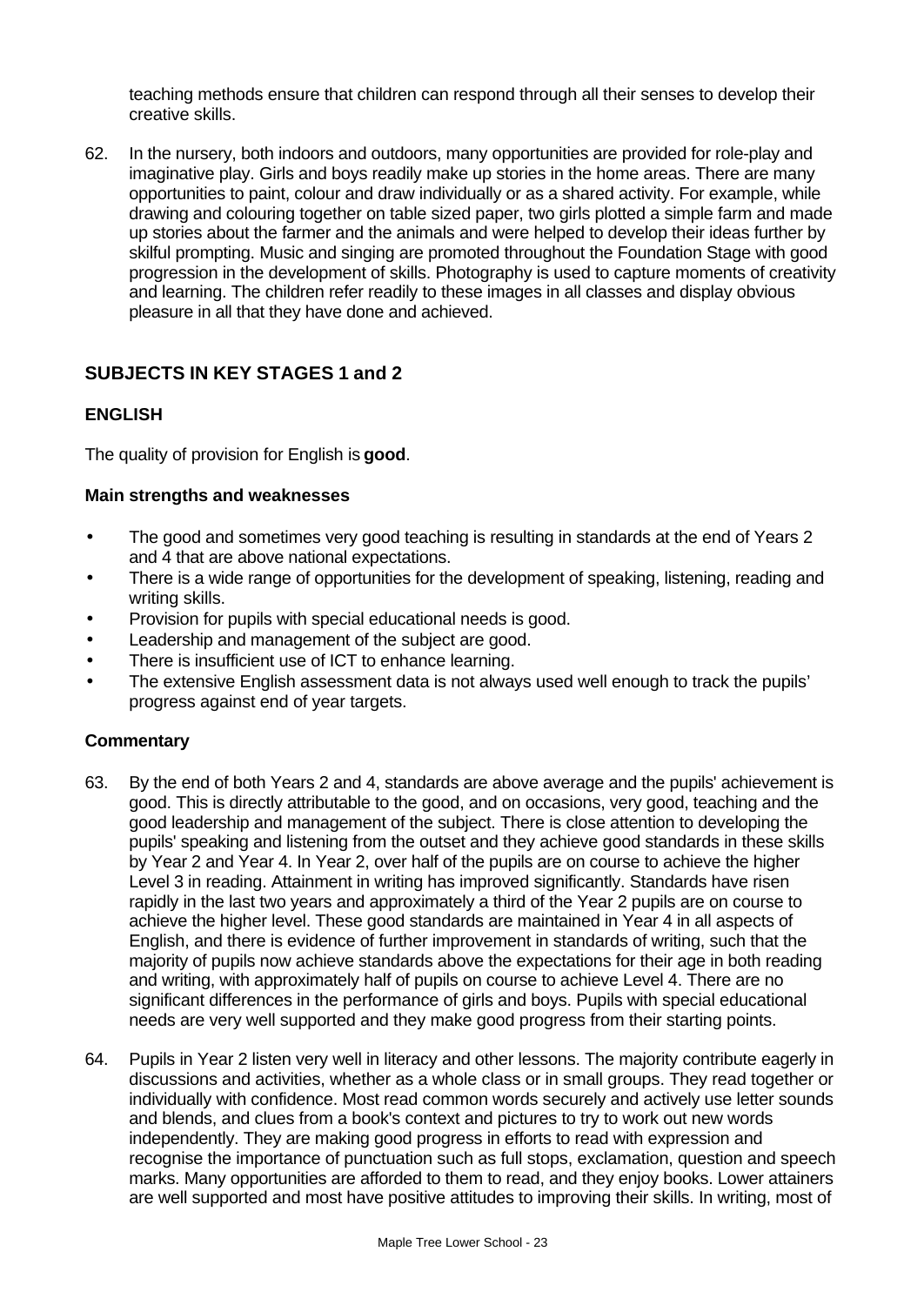the pupils form their letter shapes clearly, are already joining letters, and are undertaking short pieces of writing confidently. They are able to write short stories or factual accounts in a logical sequence. Most are making good progress with simple punctuation. Common words are often spelt correctly and phonically plausible attempts made at more difficult words. The pupils write for a wide range of purposes in other subjects and in a good range of formats. For example, Year 2 pupils were able to start writing their own books about toys, past and present independently and enthusiastically, with the title, contents page, introduction, and first chapter, knowledgeably set out and to a good standard.

- 65. The teachers in Years 3 and 4 have built successfully on this good English foundation in Year 2. As a result, the great majority of pupils contribute well orally in lessons across the curriculum, speak clearly and listen very well to their teachers and each other. Their reading skills and range of reading are developing well. Most read short novels and factual books with good levels of fluency for their age. Many read expressively and have good understanding of content, character and plot. They are able to use written sources, dictionaries and thesaurus efficiently to find out information. Handwriting is joined and well-formed, and the layout of written work is good. Spelling is satisfactory and pupils actively use their good knowledge of phonics and their existing vocabulary to attempt new words. Their writing, whether fact or fiction, is logical, well-structured, includes key punctuation and is of increasing length and complexity. Pupils build readily from their good knowledge base, and, are provided with good opportunities for consolidation. In a very good Year 4 lesson, for example, following a recent session on verbs and adverbs, the teacher challenged the pupils to add a range of adverbs, such as "carefully"," exactly", "slowly", to improve the precision of sets of instructions which they had previously recorded. He gave very well-timed prompts to ensure that the pupils' understanding of verbs and adverbs, and the format for instructions, stayed uppermost in their minds. He also added extra challenge for the more able to ensure that they were stretched. Most worked confidently, at a good pace and concentrated well on the task in hand. They made very good progress.
- 66. The good standards achieved by pupils are directly attributable to the quality of teaching, which is consistently good, and, on occasions, very good. The school has fully embraced the National Literacy Strategy and teachers have good subject knowledge. They plan lessons together in year groups to ensure equality provision for each class and to share expertise. They give good attention to the ability range in each class, make the objectives of the lesson very clear to pupils and organise and pace lessons very well to sustain the pupils' concentration and effort. Teachers use resources very well to secure interest and often demonstrate techniques visually for pupils to help them understand exactly what is expected. For example, in teaching Year 2 pupils how to write questions, the teacher used a big book very well to highlight kitchen dangers in the story, and then asked pupils to try out recording questions in pairs on small whiteboards. This approach gave them opportunities to rehearse, make mistakes, self-correct together, learn and gain confidence, before putting their individual efforts on paper. As a result of this carefully structured approach, and tasks well matched to abilities, all achieved very well from their starting points.
- 67. Teaching assistants are well trained and deployed in lessons to work actively with small groups and individuals to raise achievement. During lessons, good reminders are given of expectations and time, and progress is often assessed as the pupils work. English homework is well used from the outset to consolidate learning. The pupils take home reading books daily and select books from the school library every week to read at home. In Years 3 and 4, the pupils' homework includes regular spellings and some written tasks. The use of ICT is, however, underdeveloped as a teaching and learning tool in English.
- 68. The acting headteacher leads the subject well. She has very good subject knowledge and regularly checks planning and the pupils' work in order to gain an overview of standards. She supports staff well and is implementing a clear action plan to tackle standards of writing, which are improving. The good resources for English are very well organised and suitably deployed across the school. There is very detailed assessment of pupils' progress in all year groups.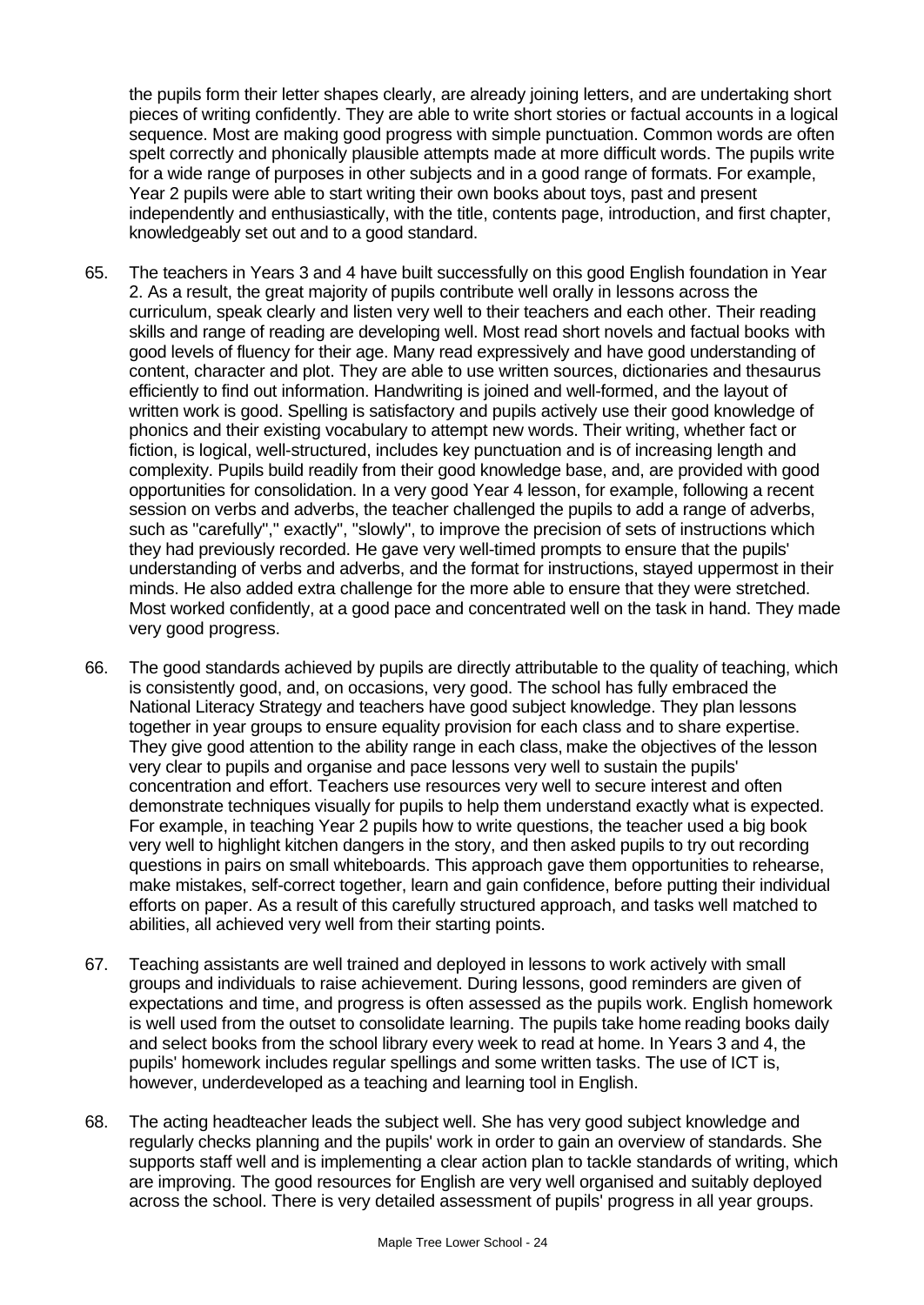The school has yet to review and refine its assessment procedures to ensure that they are tracking the progress of individual pupils against their end of year targets, so that any pupils that are underachieving can be identified early and, for those pupils doing better than originally anticipated, targets can be amended.

#### **Language and literacy across the curriculum**

69. The teachers provide good opportunities for the pupils to write for a wide range of purposes and in a very good range of formats. They are taught to use their English skills very well in other subjects of the curriculum, such as history, geography and religious education. Examples of extended writing about historical events and geographical features, for example, are evident in the pupils' work. Many opportunities are created for the pupils to discuss ideas and opinions, which enables them to develop their speaking and listening skills. The discussions that take place each Monday morning when the pupils select their special person for the week are a particularly good example of this. Lower-attaining pupils, and particularly those with special educational needs are well supported across the curriculum to improve their language and literacy skills and make good progress.

#### **MATHEMATICS**

The quality of provision in mathematics is **good**.

#### **Main strengths and weaknesses**

- Standards by the end of Years 2 and 4 are above the national average.
- The quality of teaching is good.
- Provision for pupils with special educational needs is good.
- There is very effective leadership and management of the subject.
- Insufficient attention is paid to the development of the pupils' ability to apply their mathematical skills to solve problems.
- The use of ICT to support learning in mathematics is limited.

- 70. By the end of both Year 2 and Year 4, standards are above average and the pupils' achievement is good. This is the result of good teaching and very good leadership of the subject. Over a third of Year 2 pupils are on course to achieve the higher National Curriculum Level 3. These high standards are maintained in Years 3 and 4, where about half the pupils are already on course to achieve Level 4, the expected level for most Year 6 pupils. There is no significant difference in attainment between boys and girls. Pupils with special educational needs are very well supported and they make good progress towards their individual targets.
- 71. The quality of teaching is good. The teachers plan their lessons carefully, in line with the National Numeracy Strategy, and they make the learning intentions clear to the pupils. They ensure that all pupils are fully included in learning. There is a strong emphasis on developing the pupils' mental calculations and problem solving skills. As a result, Year 2 pupils are able to use quick mental recall of addition and subtraction facts to 10. They have a good understanding of place value in two-digit numbers and they order numbers correctly to 100. Lower attainers find ordinal numbers difficult. The pupils learn to investigate number patterns, including odd and even numbers. They use written methods to add and subtract two-digit numbers correctly. While higher attainers use number facts to solve simple word problems, other pupils find this much more difficult. Higher attainers calculate the total cost of a meal, but even they find calculating change more difficult. Most of the pupils tell analogue time correctly to the hour and half hour, though lower attainers find this difficult. The pupils use standard and non-standard units to measure objects in the classroom.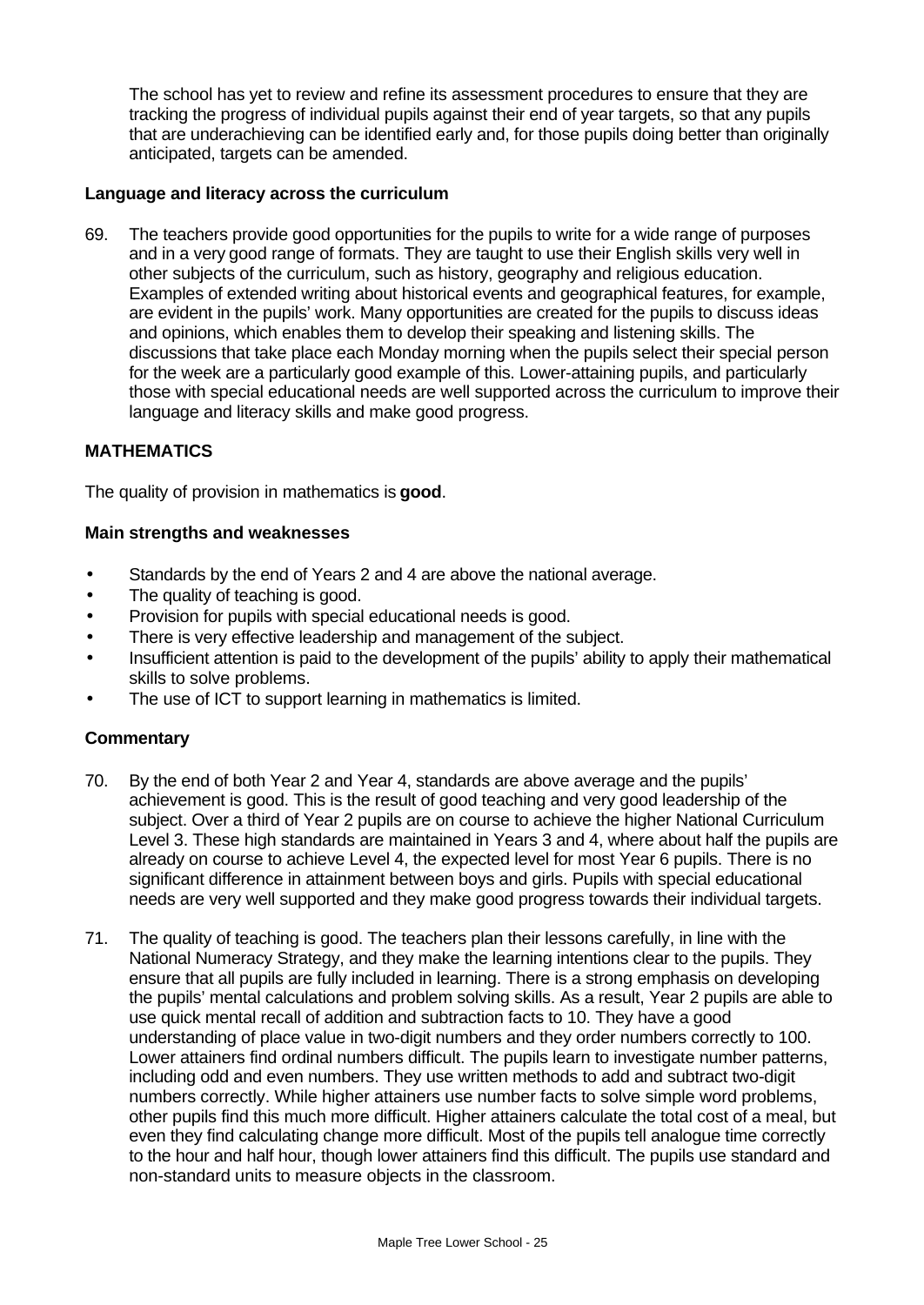- 72. Teachers ensure that the work of the older pupils builds on that covered in Years 1 and 2. As a result, the pupils in Year 4 round numbers to the nearest 10 and 100 and they add and subtract three-digit numbers accurately. They also multiply and divide numbers by 10 and 100. The pupils recognise fractions as part of a whole and they have a good understanding of the relationship between fractions and decimals. Most of the Year 4 pupils tell analogue time to the nearest five minutes. They find the areas of regular shapes, but they find it harder to calculate perimeters. High attainers use their knowledge of doubling and halving to solve problems, but other pupils find this more difficult. While there are some good examples of investigations, older pupils are given insufficient opportunities to develop their own strategies for problem solving and presenting their ideas. The limited use of ICT restricts their knowledge and understanding of how to present data graphically and interrogate it. Younger pupils were, however, using computers to generate accurate bar graphs of the colours of sweets.
- 73. The teachers make effective use of resources, particularly practical apparatus, to enhance learning. In a lesson for pupils in Year 2, the teacher made good use of a ' feely bag ', which helped the pupils to learn about the properties of three-dimensional shapes. In a Year 1 lesson, the teacher used cubes to help the pupils understand the concept of subtraction as 'difference'. The teachers expect the pupils to explain their methods and this helps them to see that there is often more than one way of finding the answer. In a Year 4 lesson, this helped the pupils to calculate the perimeter of rectangles. The teachers organise their lessons well, matching tasks to the pupils' varying needs and challenging higher attainers. They deploy learning support assistants efficiently. The teachers use plenary sessions well to consolidate learning. They mark the pupils' work regularly and positively. They often make comments which help the pupils to improve, such as ' Take care counting on and back ', ' Check your work carefully ', ' Show your workings clearly '.
- 74. The coordinator leads the subject well. She checks the quality of planning and teaching and samples pupils' work, in order to gain an overview of standards. There is a clear action plan, which seeks to develop the subject further. There are regular assessments of the pupils' knowledge and understanding and information gained from these assessments is used well to plan subsequent work. The information is not used systematically, however, to check progress against end of year targets to identify those pupils who are underachieving, those who could well be doing better and those who would benefit from a more challenging target. There are plenty of good quality resources to support teaching and learning.

#### **Mathematics across the curriculum**

75. The teachers provide good opportunities for the pupils to apply their mathematics skills in other subjects. For example, in personal and social education, the pupils have constructed accurate class pictograms of pupils' eye colours and, in history, of their favourite toys. The pupils use their mathematical awareness when working with maps in geography and practise their measuring skills in science, where they also construct simple tables of results. These opportunities could be further enhanced through a more systematic approach to scientific enquiry.

# **SCIENCE**

Provision in science is **satisfactory**.

#### **Main strengths and weaknesses**

- There is a strong focus on practical work.
- There are some good links with the science museum and other organisations to enrich the curriculum.
- The co-ordinator provides enthusiastic leadership.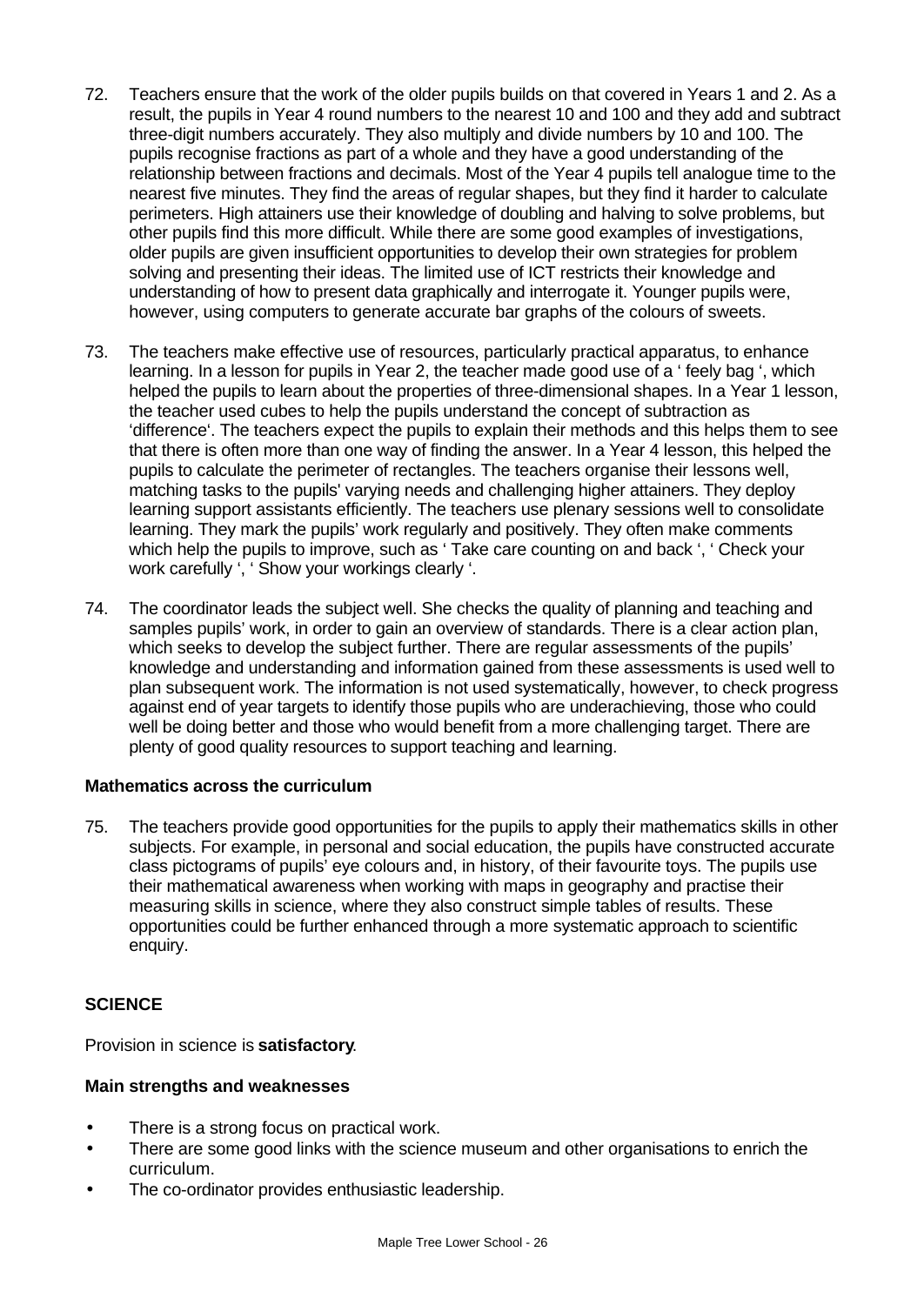- Curriculum arrangements limit progression as pupils move from one year to the next, particularly in respect of scientific enquiry skills.
- There is insufficient use of ICT to enhance learning.

- 76. It was only possible to see one class being taught during the inspection so it is not possible to make an overall judgement about teaching and learning. A scrutiny of the pupils' work, teachers' planning, assessment data and discussions with staff and pupils indicate that pupils, including those with special educational needs, achieve satisfactorily and make satisfactory progress over time in their knowledge and understanding of key scientific ideas and principles. As a result, they reach standards that are in line with national expectations by Year 2 and Year 4. Approximately a quarter of the pupils in Year 4 are already well placed to reach Level 4 by the end of the year. There is no significant difference in the achievement of boys and girls.
- 77. The teachers plan to provide a good range of practical activities, which enables the pupils to develop observational skills and scientific understanding. The pupils are also taught to use the correct terminology. As a result, by Year 2, they describe, in simple terms, the parts and life cycle of a flower. They also record their observations in simple tables and drawings. Pupils have completed observational drawings of seeds, for example, and recorded simple measurements of distance. The teachers of the older classes provide appropriate opportunities for the pupils to build on these experiences so that, by Year 4 pupils use their measuring skills and record how the height of a plant changes over time. These pupils also measure temperature using a thermometer.
- 78. In the mixed Year 3/ 4 class where the pupils were studying electrical circuits, the teaching and learning were satisfactory overall with some good features. The teacher shared the learning objectives with the pupils so that they were clear about what they were expected to learn. The focus, which was the construction of an electrical game, captured the interest of the pupils who listened attentively. The preliminary discussion included some fruitful questioning which elicited good responses from the pupils who were able to recall key terminology for electrical components and their properties. The ensuing practical task proved rather too challenging for the middle and lower attaining groups who required considerable help from the teacher and the additional adult in the class. As a result, the pace slowed and, while the higher attainers achieved well, progress for the remainder of the class was satisfactory.
- 79. Although the curriculum is broad, covering all aspects of science, it does lack some balance. Topics are linked to the overall termly topic and this means, for example, that pupils in Years 1 and 2 only cover aspects of plants and animals throughout one year of the two year cycle. Their knowledge and understanding of materials and physical processes is thus limited. There is some good practice evident in the pupils' work of investigations into food preservation, dissolving and the factors affecting plant growth. The skills of scientific enquiry are, however, not systemically planned for as pupils move through the school. As a result, older pupils are not sure how to select one variable to explore while keeping others constant as evidenced in an investigation on insulation. Good use is made of external groups and organisations such as the Science Museum and the 'Life Bus' to enrich the curriculum.
- 80. Teachers provide appropriate opportunities for the pupils to consolidate their language and number skills. A higher attaining Year 2 pupil, for example, had produced some good written material about the use of medicines as a result of the visit to the Life Bus. Year 4 pupils recorded temperature changes in a table and produced a simple bar chart of results. In some cases this was done on the computer but the use of ICT to support learning in science is underdeveloped. There is some good marking evident in the pupils' books but this practice is not consistent. Teachers are, however, careful to record the achievements of pupils against the learning objectives set for the topic. Good use is also made of mind maps in some classes to both establish the prior understanding of the pupils at the beginning of a topic and then again at the end of the topic to check the progress made by the pupils. The assessment of skill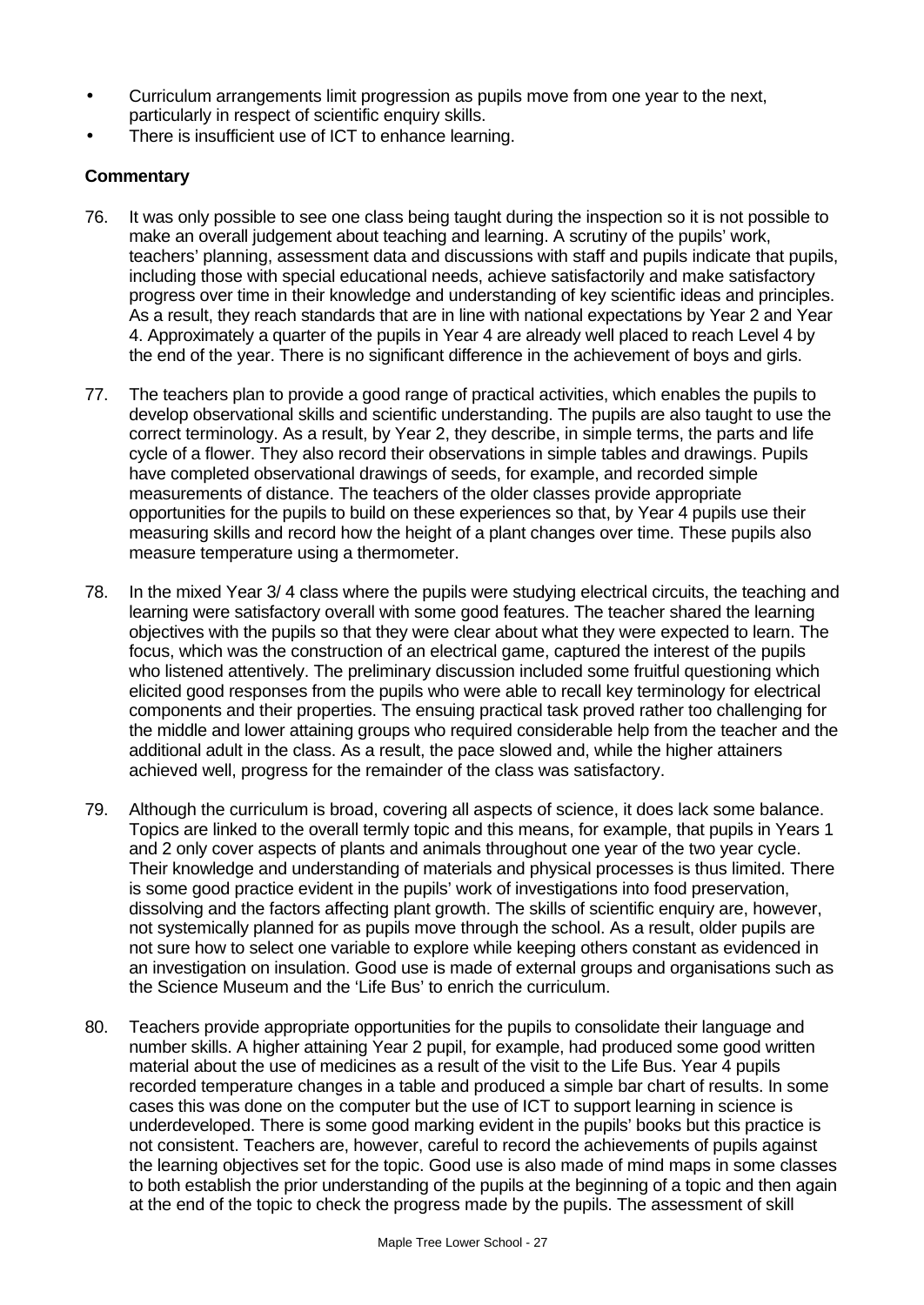development is less secure and, as a result, the pupils' needs in this aspect of their work are not met fully and achievement is hampered.

81. The subject co-ordinator is enthusiastic and has a clear vision for the subject. There has been some monitoring of planning and books, which has informed the action plan. Classroom monitoring is planned for this academic year. The co-ordinator is aware of the need to strengthen planning for scientific enquiry and the need to increase the use of ICT. With the experience being gained as a member of the senior leadership team, plus her evident enthusiasm for the subject, the co-ordinator has the commitment and the drive to secure further improvement.

# **INFORMATION AND COMMUNICATION TECHNOLOGY**

Provision in information and communication technology (ICT) is **satisfactory**.

#### **Main strengths and weaknesses**

- There is some good teaching which enables the pupils to learn well.
- The ICT suite is well equipped and provides a good resource for learning.
- The ICT co-ordinator is providing clear direction for the development of the subject.
- The pupils' ICT skills are below national expectations by the end of Year 4 although they are satisfactory by Year 2.

- 82. Only two lessons were observed during the inspection so overall judgements about teaching and learning are not possible. Other judgements made are based on a scrutiny of work, teachers' planning, assessment records and discussions. Since the school opened there has been an ongoing difficulty with the provision for teaching ICT. It is only now that the school has an ICT suite, which is equipped with properly functioning computers and a good range of software. Provision in the Classroom of the Future is still inadequate.
- 83. Despite these limitations, the pupils in Year 2 are mostly able to manipulate the mouse to log on, enter, save and retrieve their work. They have been taught how to use simple word processing and art packages. They can also plan a programme of commands to direct a roamer to follow a set of instructions. Overall, the Year 2 pupils have shown satisfactory achievement and reached standards that are broadly in line with national expectations. The Year 4 pupils have experienced the longest period of inadequate provision and, as a result, achievement is weaker and standards are below those expected nationally. These pupils have been taught how to insert pictures into text and have used a CD ROM to find out about the Vikings. They show greater confidence with the mouse than the younger pupils and most are able to use the click down facility to select different fonts for writing purposes. The Year 4 pupils are now developing their skills of inputting and interrogating data.
- 84. The teachers use national guidance to inform planning so that the pupils have access to the full ICT curriculum. In the two lessons observed, teaching and learning were satisfactory in the mixed Year1/2 lesson and good in the mixed Year 3/4 lesson. The lessons were carefully planned and the objectives were shared with the pupils so that they were clear about the expected outcomes. In the lesson with the younger class, the pupils were being taught how to use the spray and flood tools. The teacher demonstrated the techniques clearly, which enabled the pupils to then practise them on their own machines, which they did enthusiastically. Some Year 1 pupils had difficulty in using the mouse and needed help to get into the programme. Once settled, most Year 1 pupils were able to use the spray tool to draw fireworks. The Year 2 pupils also completed their task of using the flood tool to create a picture in the style of Jackson Pollock. A number of pupils, particularly those with special educational needs, required help from the teacher and teaching assistant which meant that higher attainers who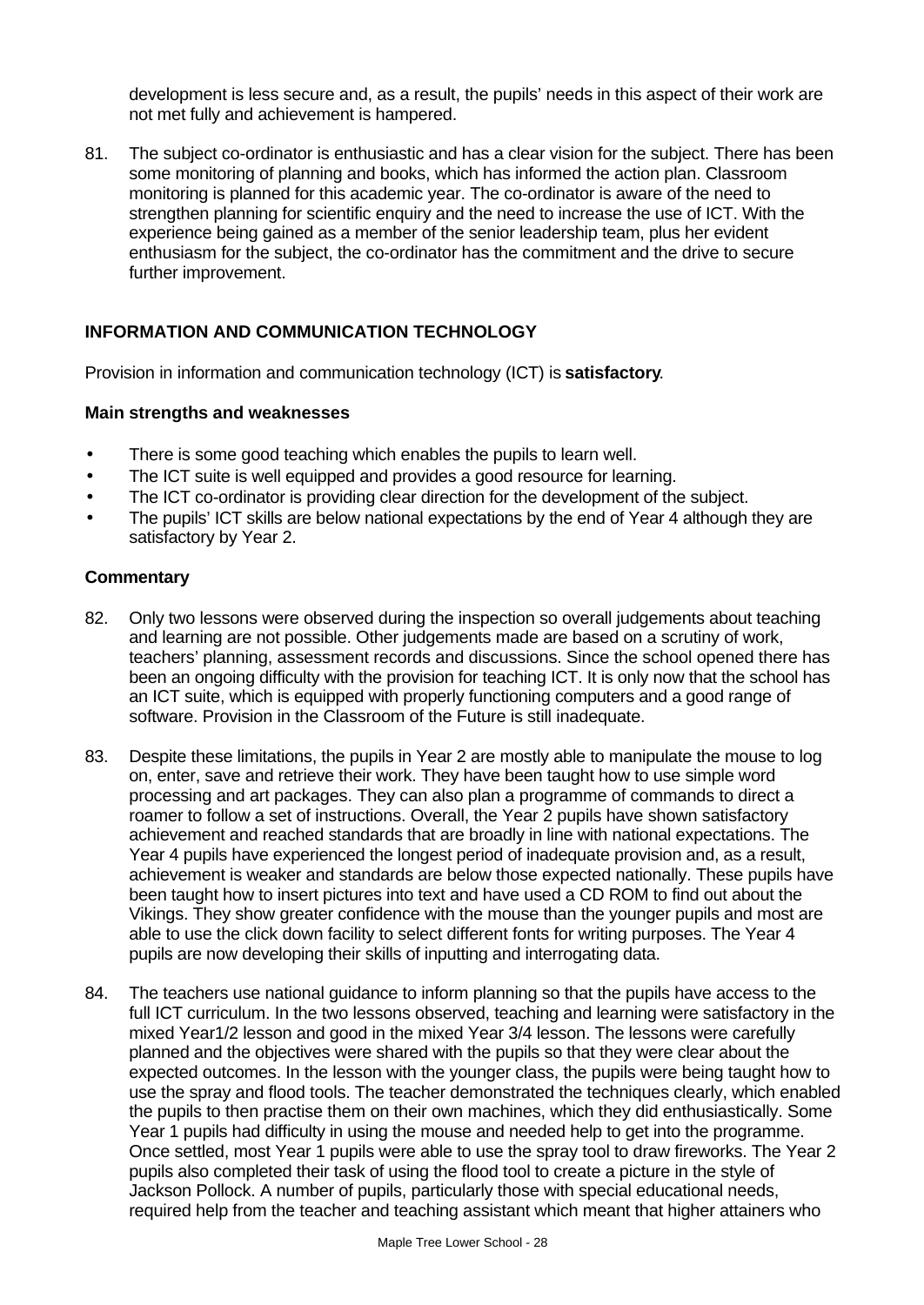had finished early were marking time. The pupils did, however, make satisfactory progress overall in using the tools. In the Year 3/4 lesson, the teacher again gave a clear demonstration. In this instance it was about how to interrogate a database and the tasks set enabled the groups to work briskly through a series of questions and make good progress in their understanding of databases. The pupils in both classes were well managed and used the suite sensibly, taking turns at the computer.

85. Teachers keep records of the pupils' progress against the planned learning objectives and a new assessment folder has just been introduced so that skill acquisition can be recorded. This is a positive step forward. The subject is competently led by the co-ordinator who has a clear view of how the subject should develop. The action plan is detailed and has rightly been focused on ensuring that the provision of computers and software is adequate, which has largely been achieved. There are no permanent machines in the classrooms, which limits the opportunity for pupils to develop their skills while working on other aspects of the curriculum. There is, however, a set of laptops available for use, which the co-ordinator is promoting actively. She has recognised the need for training for staff and a programme is in place for later this term. The co-ordinator is well placed to secure the improvements needed in this subject.

#### **Information and communication technology across the curriculum**

86. There is some evidence that teachers are using ICT based activities in other subjects. Examples include the use of ICT to make observational drawings of seeds in science, to draw boats as part of a topic on water, to undertake historical research and to produce a newsletter in English. The co-ordinator has also issued a timetable to enable teachers to use the suite for this very purpose. The uptake is currently modest and the set of laptops available for use in the classroom are underused at present. More planned use of these facilities needs to be included in medium and short term plans.

#### **HUMANITIES**

#### **Geography**

The provision for geography is **good.**

#### **Main strengths and weaknesses**

- Pupils achieve well and reach standards by Year 4 that are above those expected nationally.
- The leadership and management of the subject are good.
- The subject is enriched through fieldwork, visits and visitors to the school.

- 87. Only one class was observed during the inspection so overall judgements on teaching and learning are not possible. Other judgements are based on the analysis of pupils' previous work, school documentation and discussions with the co-ordinator and pupils. Standards by Year 2 are satisfactory and by Year 4 are above those expected nationally. Achievement for the Year 1 and 2 pupils is satisfactory, while that for Years 3 and 4 is good.
- 88. The school has a comprehensive programme for the teaching of geography, based on national guidelines, and all pupils study the subject regularly and in depth. By the end of Year 2, pupils have had opportunities to learn about key features of their immediate locality, build up maps of their own home and the streets around them and written about these features. They have studied maps of the United Kingdom, learnt to distinguish land, sea and other important features of a country and plotted appropriate ways of travelling to onshore and far away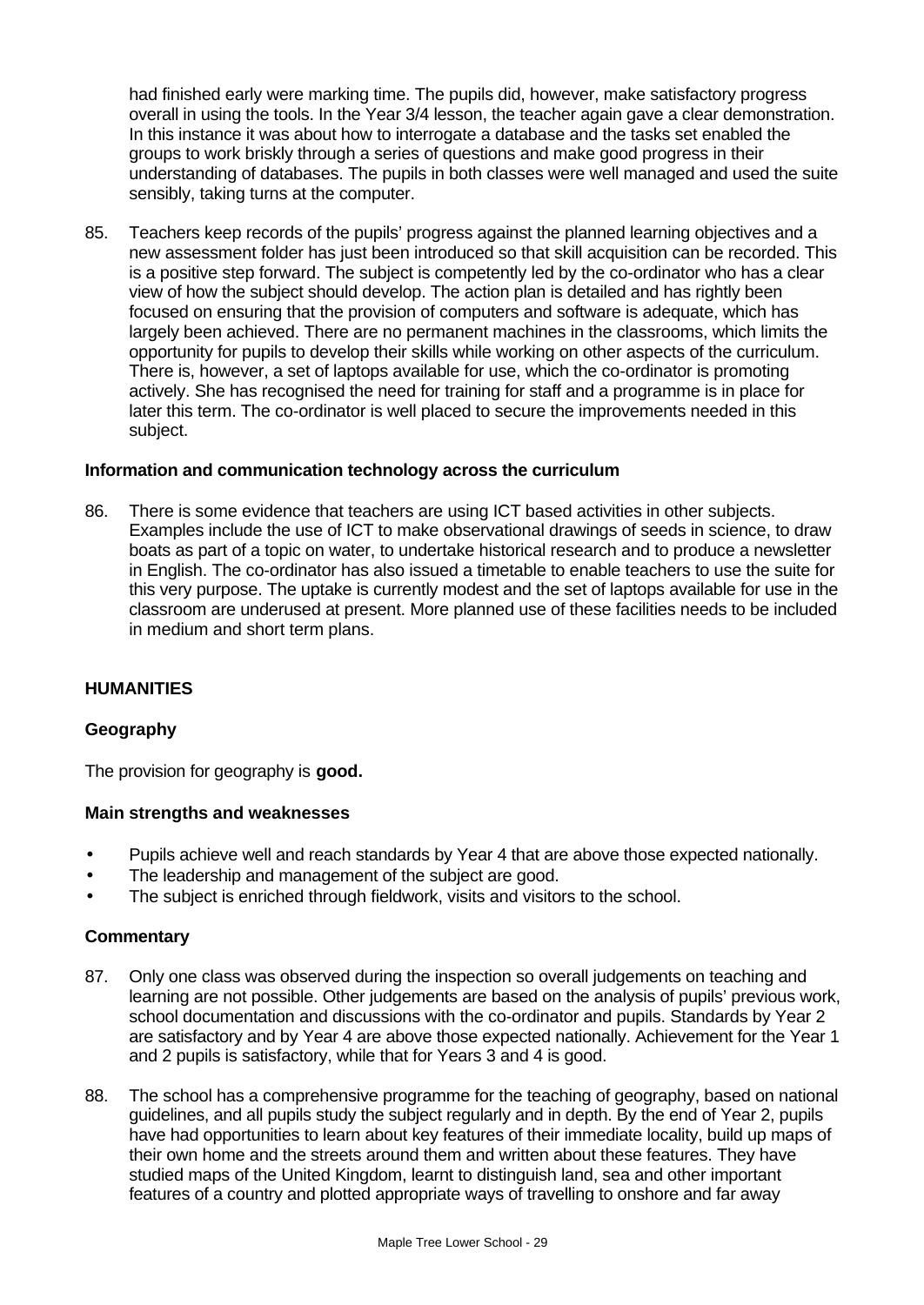destinations. In their study of the story of 'Katie Morag' and her island home, they have learnt about the important aspects of the landscape of her island. They are able to draw comparisons between her island life and their own lives and ask geographical questions about climate and fishing, for example. In a lesson for pupils in Years 1 and 2, the pupils showed enthusiasm at the start of their new project on the world wide travels of 'Barnaby Bear'. The teacher provided the pupils with opportunities to use the world map and a globe to consolidate their knowledge of places further afield. They used ICT to access a website to explore the geographical aspects of a range of world wide locations. Pupils have been taught to record their work in a variety of formats, including lists, diagrams, charts, letters and factual sequences. Their work over time shows that the teachers ensure that they build on prior learning well. Tasks are generally carefully matched to age and ability to ensure equality of access.

- 89. Teachers ensure that, by Year 4, the pupils have considerably extended their geographical knowledge, understanding and skills. For example, they understand that maps can be drawn to different scales and can identify appropriate levels of detail from a wide range of maps. They are learning to identify different countries within a continent. They describe geographical characteristics, such as climate and land forms, for a range of locations around the world. They contrast hot and cold places and rich and poor countries, using a wide range of formats to present their findings. Their learning is enhanced through fieldwork, visits and the contribution of visitors to the school. Their literacy and numeracy skills are developed very well through work in geography.
- 90. The leadership and management of the subject are good. The new co-ordinator is well qualified for her role and is already having a considerable impact on the subject and its teaching. She has a clear understanding of ways in which the curriculum can be further enhanced, particularly through improved use of the school site and ICT, which is currently limited. There is regular assessment and reporting of the pupils' progress.

### **History**

Provision in history is **good.**

#### **Main strengths and weaknesses**

- The pupils achieve well and reach standards above national expectations by Year 2 and Year 4.
- There is some excellent teaching.
- The curriculum is broad and balanced and enriched by visits.
- Insufficient use is made of ICT to improve learning in the subject.

- 91. Given the cycle of curricular topics, it was only possible to observe one mixed Year 1/2 class during the inspection so overall judgements about teaching and learning are not possible. Additional evidence was gathered through analysis of the pupils' past work, school documentation and discussion with pupils.
- 92. Pupils in Years 1 and 2, including those with special educational needs, achieve well. Standards at the end of Year 2 are above national expectations. Pupils sustain their good rate of progress so that by the end of Year 4 standards remain above national expectations, with some pupils attaining well above expected standards. Pupils with special educational needs sustain good progress from their starting points. There are good curricular links between history and other subjects, such as English, geography and religious education, such that work across the curriculum supports pupils' historical knowledge, understanding and skills. There are examples of excellent teaching.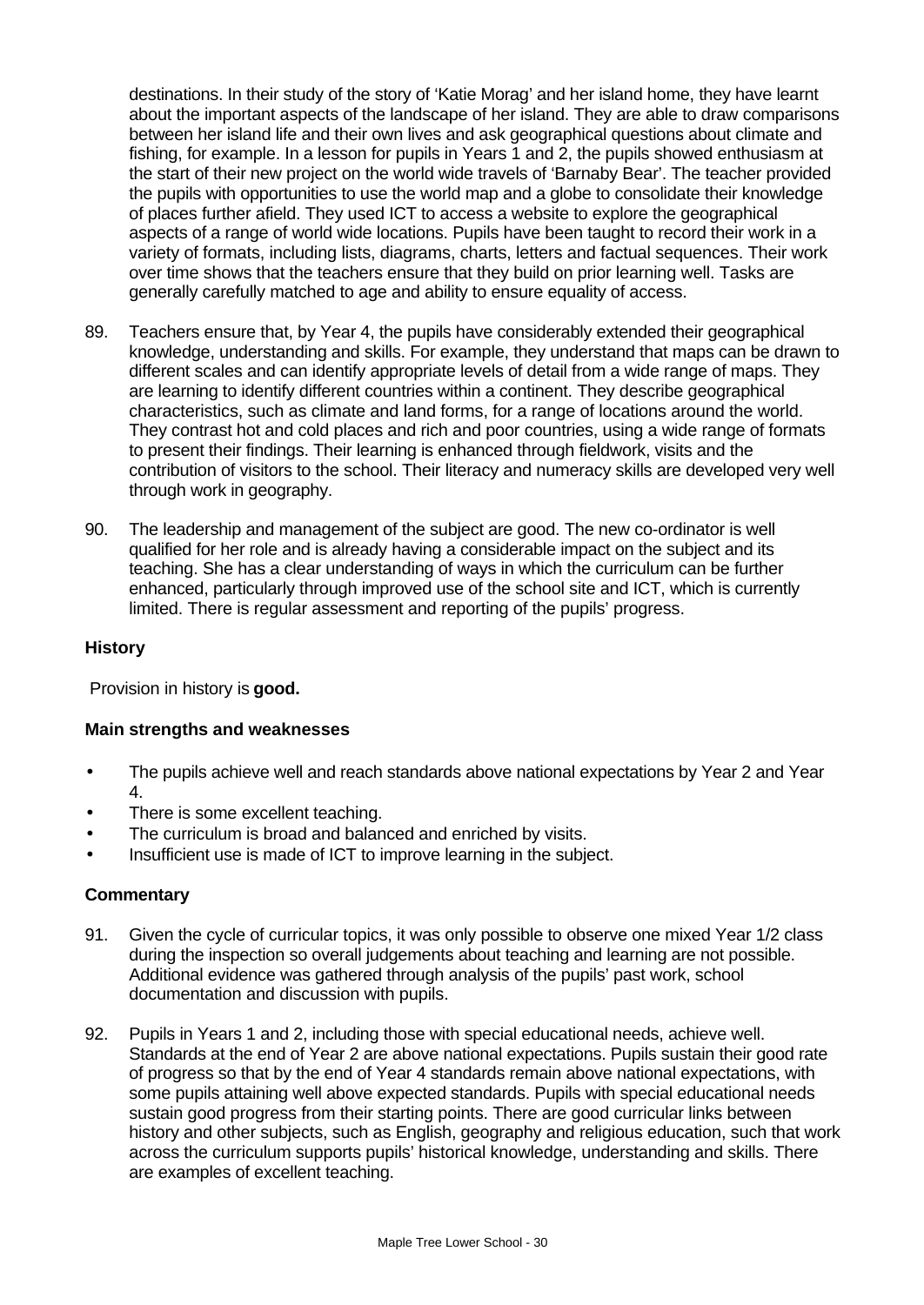- 93. Teachers ensure that, by the end of Year 2 most pupils have a good understanding of their own personal histories and family chronologies. They have been given opportunities to learn about changes over time, as for example, in a study of the history of castles. They have been taught to write in the past tense in a range of formats. Many demonstrate very good recall of previous history lessons and learning.
- 94. Teachers ensure that, by the end of Year 4, the pupils have developed a much stronger sense of history and remember key facts well orally and in written work. They applied past learning well in a lesson about Gandhi, which drew on their historical knowledge, and understanding. They are confident in constructing timelines, in discussing and evaluating evidence and analysing cause and effect in an historical context. They have had opportunities to learn about key periods and figures in British history. The majority have produced well-sequenced accounts of the life of Henry VIII, for example. The pupils also learn about famous historical characters from other cultural backgrounds and understand the impact of their lives and work on their own countries and beyond. The pupils produce a good volume of work, cover each topic in considerable depth and use a good range of formats to record their work. They understand how to research information through books, artefacts and other sources, such as websites, although the use of ICT is presently underdeveloped. Their interest is stimulated through additional resources brought into school and through visits.
- 95. Only two lesson observations were possible, both in a mixed Year 1/2 class. For this extended lesson, planning and preparation were very thorough indeed. The teacher has generated great enthusiasm for the new topic on toys past and present and the pupils were deeply interested and engaged with the discussion about the toys. The attention of every pupil, including those with special educational needs, was unwavering. All pupils, including the more able and those with special educational needs, were very well challenged. The lesson overall, which was exceptionally well organised and well paced, made very good links with many other areas of the curriculum. The teacher challenged and encouraged all pupils to think and use their prior knowledge so that they were able to contribute very well. This outstanding teaching resulted in excellent learning and good standards of achievement. In a good mixed Year 3/4 religious education lesson, the teacher used the study of Ghandi to deepen the pupils' historical knowledge and understanding. Literacy and numeracy skills were very well reinforced in the lessons seen and in the pupils' previous work.
- 96. Assessment of pupils' learning is satisfactory and the marking of work is helpful in moving pupils on.

#### **Religious education**

Provision in religious education is **good.**

#### **Main strengths and weaknesses**

- Year 4 pupils reach standards that are above the expectations of the locally Agreed Syllabus.
- There are examples of good teaching which enable the pupils to learn well.
- Resources are good and well used.
- There is limited use of ICT.
- Assessment data is not being used fully to inform planning.

#### **Commentary**

97. By the end of Year 2 standards meet the requirements of the locally Agreed Syllabus for religious education and pupils, including those with special educational needs, are achieving satisfactorily. They participate sensibly in discussions and are able to record their work in a range of formats. By the end of Year 4, standards are above the expectations of the locally Agreed Syllabus. In lessons and in written work pupils show good recall of previous learning,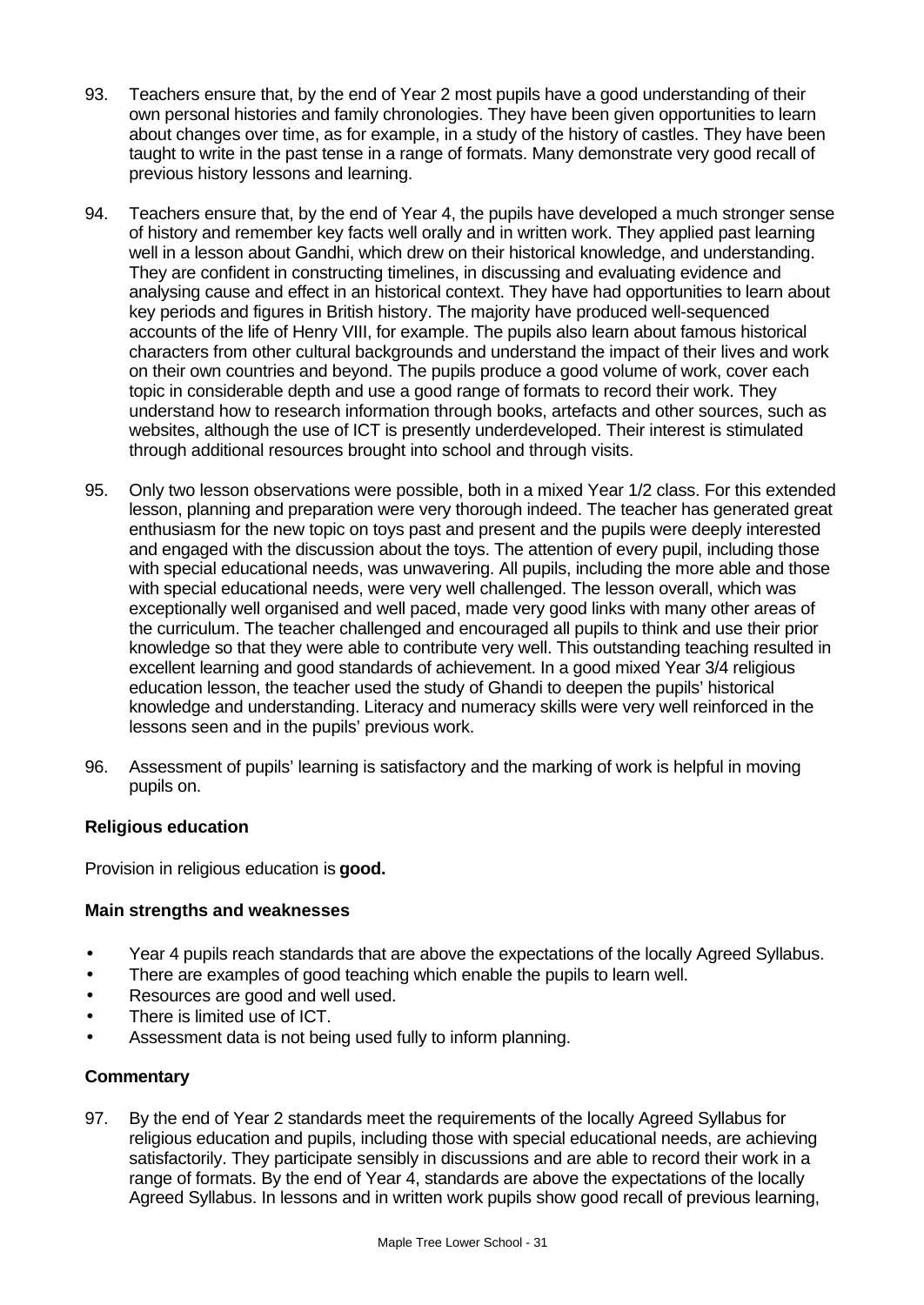are eager, contribute well to discussions and are able to write confidently on religious themes and to a good standard. There is good challenge for more able pupils, who extend their writing well.

- 98. In Years 1 and 2, the pupils are given many opportunities to study Christian celebrations, to learn about celebrations in other faiths and to begin to appreciate their similarities and differences. They learn about the Ten Commandments and understand those which are especially relevant to their own lives. When looking at qualities of leadership, some pupils recall leaders of faiths who have visited the school, and identify their particular qualities. While only one lesson in this subject was seen, examination of the pupils' past work indicates that teaching and learning are at least satisfactory. Regular opportunities for religious study are provided and progress is satisfactory.
- 99. In Years 3 and 4, the pupils have weekly lessons, which build successfully on the programme of study for the younger pupils. They are taught about the main religions and about the lives of important religious leaders. Each topic is considered in some depth and pupils extend their knowledge of these religions and their understanding of the reasons for particular beliefs and the motivations of the religious leaders. Only one Year 3/4 lesson on Ghandi's life was observed, in which teaching, learning and standards attained were all good. The teacher drew on key aspects of Ghandi's life in a lively and interesting way which engaged all pupils. His focused questioning enabled pupils to draw on previous learning. As a result, they recalled all the key events of Gandhi's life well and understood the part that religion and religious beliefs played in his life and work. They understood and interpreted his motivations and drew comparisons with their own experiences well. Scrutiny of teachers' planning and of the outcomes of pupils' written work over time reinforces this picture of good quality teaching, learning and achievement. In discussion, pupils in Year 4 recall previous studies well.
- 100. Teachers require Year 3 and Year 4 pupils to record their work in a very good variety of written formats, including story, mind maps, diagrams and lists, timelines and factual accounts. Pupils with special educational needs are carefully supported to enable them to take a full part in discussing and recording their work. Very good links are made with previous and ongoing work in geography and history, and there is good promotion of both literacy and numeracy. Pupils have good opportunities individually and in paired and group work, to develop their speaking, listening and thinking skills. The subject makes clear and positive contributions to the pupils' spiritual, moral, social and cultural development. Assemblies and the celebration of special religious occasions also contribute positively to the pupils' experiences.
- 101. The good resources are deployed well, with effective use of books, photographs and artefacts to stimulate interest and discussion. Visits and visitors also enrich the pupils' experience. The use of ICT was not evident in planning or lessons seen. Assessment of progress through marking and in summary, are carried out regularly but are not yet used effectively to review progress for individuals or across the school. The new co-ordinator has a good command of the subject, is leading its development soundly and has sensible plans to improve teaching further.

# **CREATIVE, AESTHETIC, PRACTICAL AND PHYSICAL SUBJECTS**

- 102. Art was inspected in depth and lessons were sampled in design and technology, music and physical education.
- 103. In the one **design and technology** lesson observed in a mixed Year 1/2 class, teaching and learning were satisfactory overall. The teacher challenged the pupils to design puppets, which they did conscientiously and with enjoyment. They described how to make a moving puppet of a sea creature using split pins to join separate pieces of the animal. The pupils with special educational needs achieved particularly well as a result of the focused intervention provided by the two teaching assistants. The teachers plan in line with national guidance and the topics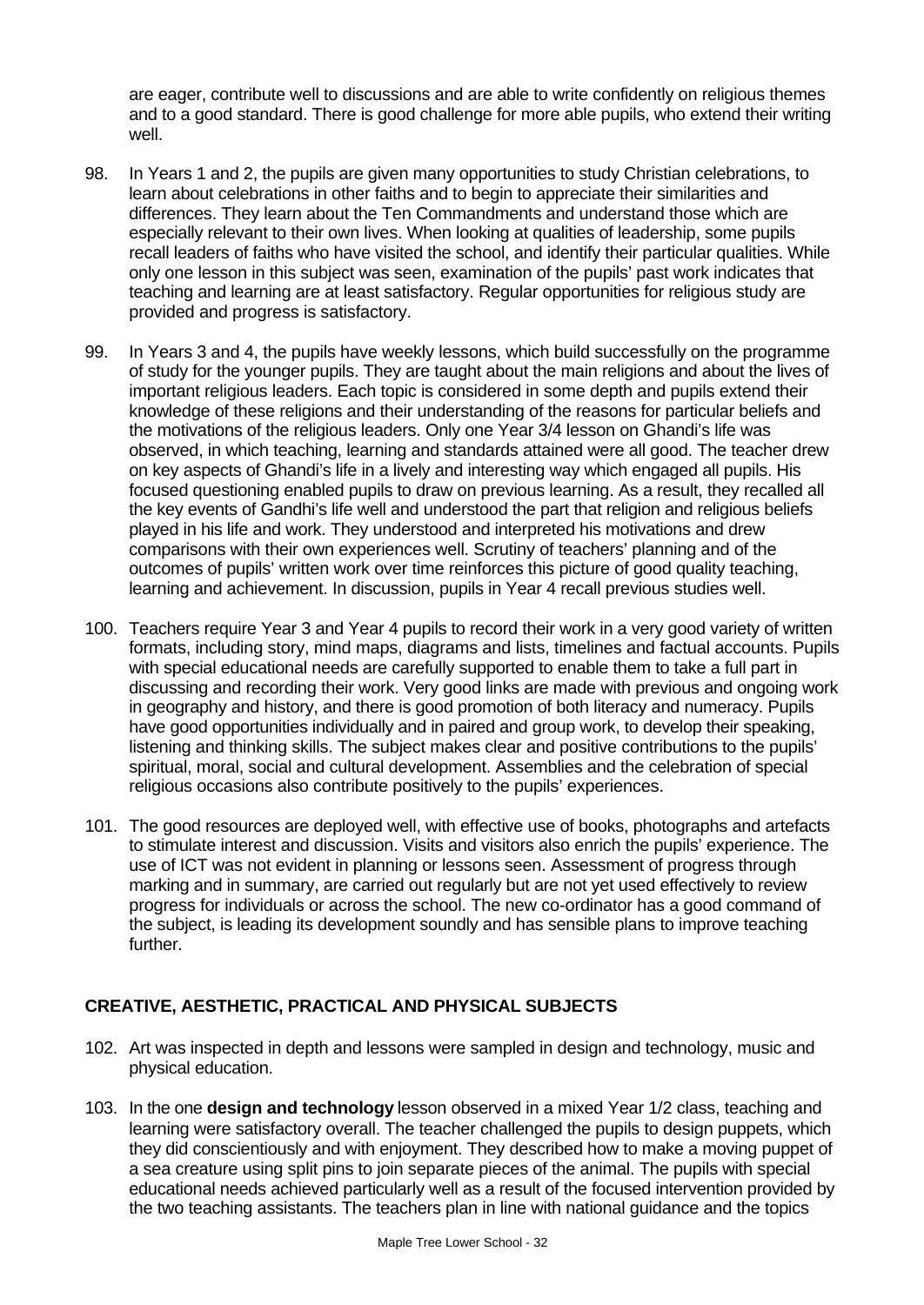taught provide good coverage of the National Curriculum. Pupils in Years 1 and 2 are taught how to join different materials, which they are able to do using glue, sellotape and staples. Higher attainers work at good levels of accuracy when cutting and sticking. The pupils have designed and made vehicles with a combination of either moving axles and fixed wheels or fixed axles and moving wheels. Evaluations of work are largely oral but there was also some written evaluation observed in books. Samples of work completed by Year 3 and Year 4 pupils show that the pupils are challenged to make more complex artefacts such as chairs.

- 104. In **music**, two singing lessons were observed in Years 1 and 2, in which teaching, learning and standards were satisfactory overall. Some very good features of music teaching were observed in one lesson where the teacher explained very clearly what is meant by 'dynamics', which helped the pupils to improve their skills and sing the song more loudly and more quietly in different parts. The teachers always emphasise the need to sit or stand up straight when singing and to sing with expression. They ensure that the pupils develop their listening skills and they make tasks increasingly more challenging. For example, the pupils had to omit various lines from the song and mime the relevant actions. The teachers try to ensure that singing is fun and the pupils generally respond positively. Standards of singing in assembly are average. Currently, four of the older pupils receive instrumental music tuition from a visiting teacher. The pupils value this input.
- 105. In **physical education**, two dance lessons in Years 1 and 2 were observed, in which standards, teaching and learning were satisfactory. The pupils wear appropriate clothing for physical education and they enter and leave the hall in an orderly fashion. They clearly enjoy their dance lessons. Teachers have taught them the importance of warming up at the start of physical education lessons and, to do this, they travel around the hall in different ways and participate satisfactorily in simple aerobic exercises. They also understand the need to cool down at the end of lessons. The pupils move satisfactorily to the beat of the teacher's tambour and they respond satisfactorily to music. They work independently and with a partner, mirroring movements. The teachers manage changing sessions well. At times, some pupils who become over-excited and silly interrupt the flow of lessons and it takes some time to regain the pupils' full attention. The teachers ensure that all pupils are fully included in learning. They give pupils the opportunity to observe the performance of others and this helps to generate more ideas. Due attention is paid to safety, although, despite reminders whilst changing, some girls were still wearing small items of jewellery in one of the lessons observed

# **Art and design**

The quality of provision in art and design is **good**.

#### **Main strengths and weaknesses**

- Standards by the end of Year 2 are above national expectations.
- A good range of resources is used to stimulate interest and develop skills.

- 106. In Years 1 and 2, the pupils achieve well and reach standards by Year 2 that are above average. There is no difference in attainment between boys and girls. Judgements are based on an analysis of pupils' work and the teachers' planning as no lessons were observed for this age group.
- 107. The teachers provide good opportunities for the pupils to work with a variety of materials using a wide range of techniques. As a result the pupils achieve well. They draw carefully from firsthand experience, paying close attention to detail. In science, for example, they have produced good observational drawings of fruits and seeds. Using a viewfinder, the pupils drew objects at a distance and then closer to them, noting the differences. They make good use of their imagination by completing a picture, only the corner of which is provided. They observe a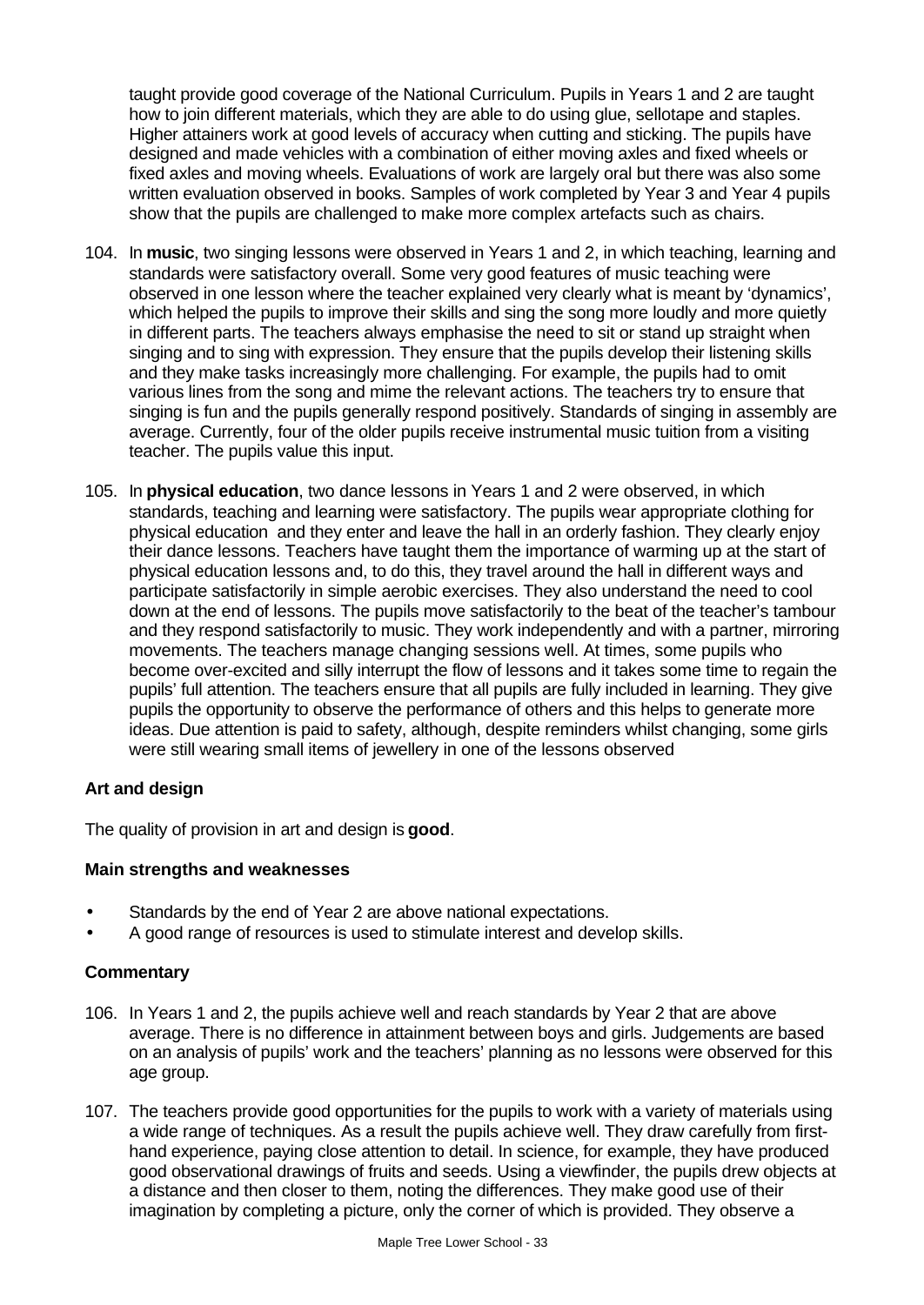picture and then think about pictures that might precede and follow it. They make good use of their printing, painting and collage skills to produce imaginative work based on a topic about water and life under the sea.

- 108. The pupils have been taught about Mondrian and have been shown how to use computers to generate pictures that replicate his style. They do this with confidence and their resulting patterns show that they have made good progress in understanding the artist's work. As part of a topic on autumn, the pupils make realistic models of owls, using pinecones and felt, and they weave imaginative patterns, using paper and thread in autumn colours. In work linked to design and technology, the pupils have drawn accurate sketches and made collages of vehicles. They are being taught to recognise facial features and they use their observational skills well to complete the other half of pictures of faces cut from magazines.
- 109. Pupils in Years 3 and 4 are making satisfactory progress in using a variety of media and techniques and standards here are satisfactory. The teachers enable the pupils to consolidate skills in art and design by applying them in other subjects. In geography work on India, for example, they print repeating designs based closely on patterns in Indian fabrics. In history work on ancient Egypt, they used modroc to produce some good decorated models of canopic jars. They draw imaginative pictures to illustrate the mood created by listening to music from Peter and the Wolf. They are developing their observational skills, for example in producing some satisfactory self-portraits. There were few examples of work in clay in evidence.
- 110. Teaching and learning in the one lesson observed in a mixed Year 3/4 lesson was satisfactory with some good features. The focus of the lesson was to create symbols to illustrate a journey. The teacher gave a clear recap of previous work on how pictures can reflect text and this helped the pupils to understand how they might use signs and symbols to portray a journey that they had made. The teacher encouraged discussion, which provided a good opportunity for the pupils to develop their speaking and listening skills. The ensuing activity was suitably challenging for the more able pupils but lower-attaining pupils needed more guidance to enable them to engage confidently with the task.